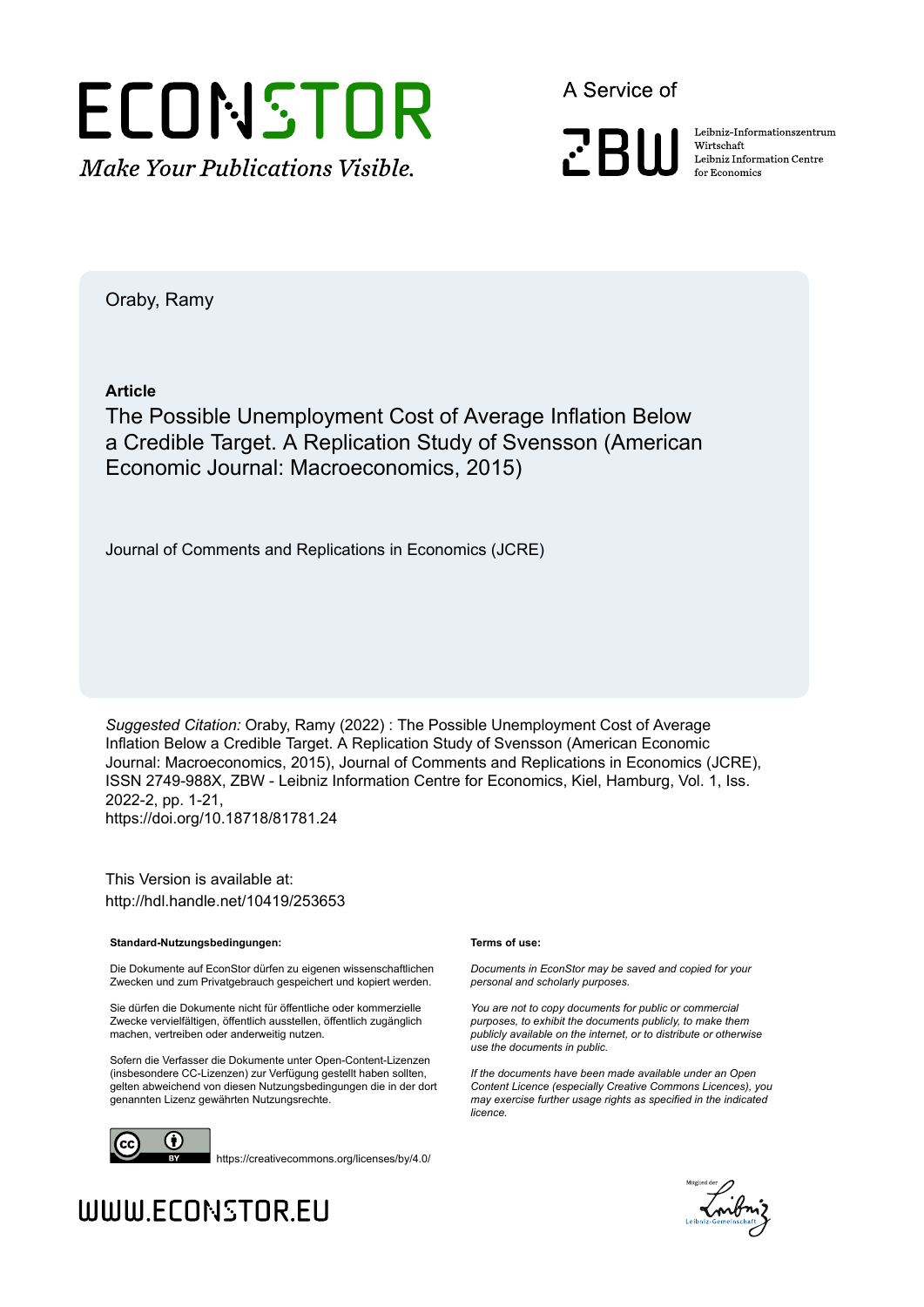# **The Possible Unemployment Cost of Average Inflation Below a Credible Target**

**A Replication Study of Svensson (***American Economic Journal: Macroeconomics***, 2015)**

# Ramy Oraby\*

*Journal of Comments and Replications in Economics, Volume 1, 2022-2,* DOI: [10.18718/81781.24](https://doi.org/10.18718/81781.24)

#### *JEL:* D84, E24, E31, E52, E58

*Keywords:* Monetary Policy, Central Banks, Phillips Curve, Inflation, Expectations, Unemployment, Replication Study

*Data Availability:* A detailed description of the data (access) can be found in the Data Appendix of this paper. The data and Stata code to reproduce the results of this replication can be downloaded at JCRE's data archive (DOI: [10.15456/j1.2021152.143135](http://dx.doi.org/10.15456/j1.2021152.143135)).

*Please Cite As:* Oraby, Ramy (2022). The Possible Unemployment Cost of Average Inflation Below a Credible Target:A Replication Study of Svensson (2015). *Journal of Comments and Replications in Economics*, Vol 1(2022-2). DOI: [10.18718/81781.24](https://doi.org/10.18718/81781.24)

#### *Abstract*

This paper replicates the main analysis of Svensson (2015) with some expansion to the original analysis, mainly for the United States. Overall, the replication exercise successfully confirms the conclusions of Svensson (2015). In both Sweden and the United States, empirical evidence supports the existence of a non-vertical long run Phillips curve. The slope of the long run Phillips curve recorded -0.75 in Sweden and -0.23 in the United States. While the average inflation rate in the United States was very close to its targeted level, the average inflation rate in Sweden was 0.6 percentage points below its targeted level over the sample period. The deviation of inflation rate from its targeted level in Sweden resulted in an unemployment cost equivalent to 0.8 percentage points over the sample period where the average unemployment rate recorded 7.4 percent compared with an estimated 6.6 percent had the average inflation rate been at its targeted level.

<sup>\*</sup>Email: roraby@umd.edu

Received June 01, 2021; Revised August 02, 2021; Accepted February 19, 2022; Published April 20, 2022. ©Author(s) 2022. Licensed under the Creative Common License - Attribution 4.0 International (CC BY 4.0).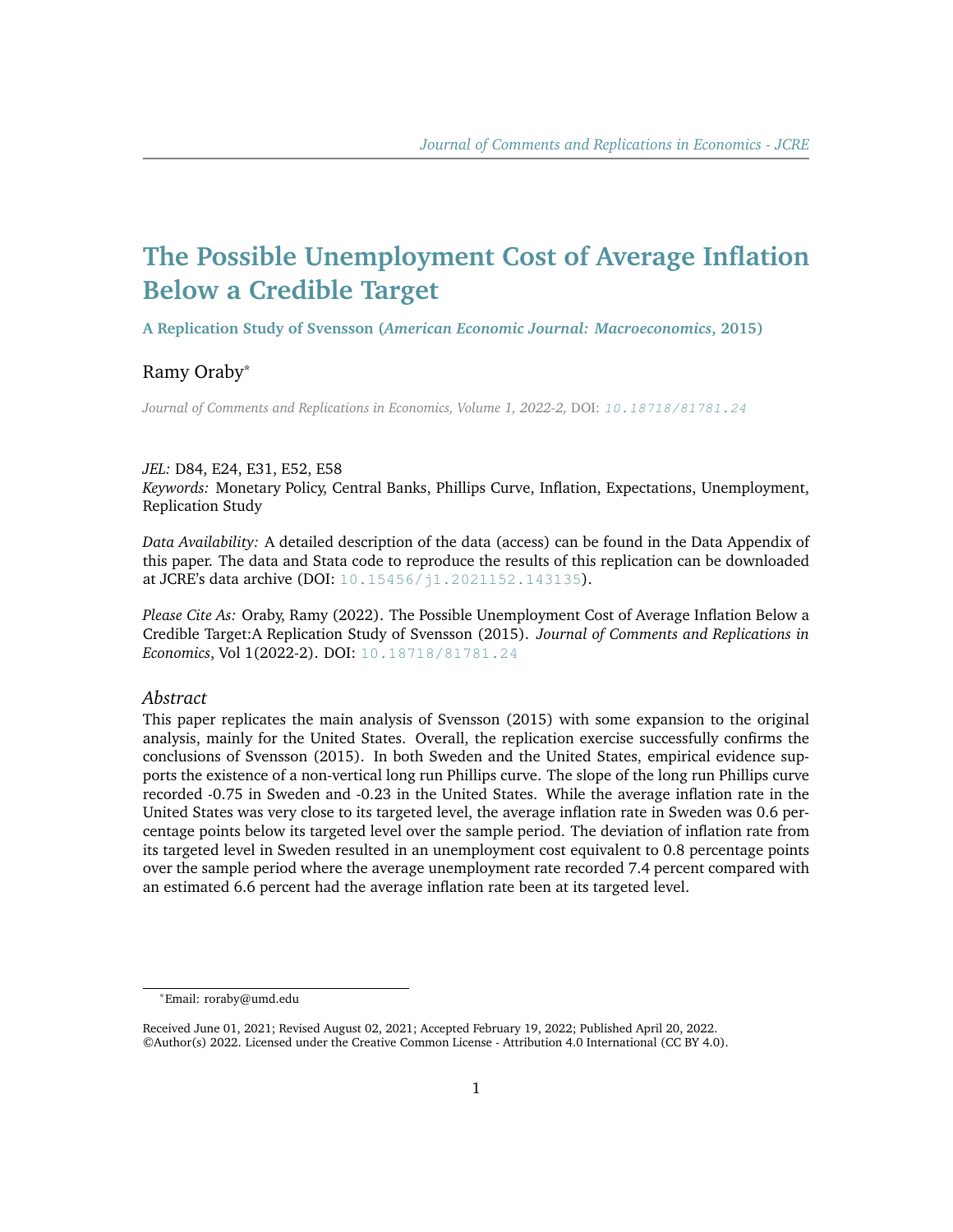#### *1 Introduction*

The first official inflation target in Sweden was announced in 1993 with an achievement horizon set to start from 1995 onward. In 1993, the inflation target was defined as 2.0 percent in terms of the annual percentage change in the consumer price index (CPI). Starting September 2017, the inflation target has been defined in terms of the annual percentage change in the consumer price index with fixed mortgage interest rates  $(CPIF)^1$  $(CPIF)^1$ , which was published for the first time in July  $2008<sup>2</sup>$  $2008<sup>2</sup>$ . The Swedish case is unique since most of central banks that adopted inflation targeting within a period close to that of Sweden managed to keep their average inflation rate very close to its targeted level. In this context, Svensson (2015) tackled two main policy concerns:

- Whether persistently undershooting the inflation target would lead to a higher unemployment rate, relative to the case if the average inflation rate met its targeted level.
- Whether such an unemployment cost is large.

Svensson (2015) presented empirical evidence of the unemployment cost associated with having the average inflation rate below its targeted level in Sweden, which would be useful for other small open economies. Moreover, the analysis of the Swedish case was also complemented by examining other country cases.

In this paper, we replicate the main analysis of Svensson (2015) for Sweden and the United States where the discussion on the Phillips curve has recently resurfaced<sup>[3](#page-2-2)</sup>. We also extend the analysis in Svensson (2015) by expanding the sample period as well as investigating different specifications of unemployment and inflation indicators to reach the best possible fit for estimating the Phillips curve.

#### *2 Data*

The dependent variable is the inflation rate, while the explanatory variables include inflation expectations and unemployment indicators. Following Svensson (2015), the dependent variable in this paper (i.e., the inflation rate) is measured by the quarterly annualized percentage changes in the price indices, mainly to avoid the impact of overlapping data due to base effects, in line with existing literature<sup>[4](#page-2-3)</sup>.

We work with two separate datasets, one for each country. Each dataset consists of quarterly data on different measures of inflation (CPIF, Core CPI, GDP deflator, and core Personal Consumption Expenditure [PCE]), inflation expectations, and unemployment indicators. Each observation represents the national economy at a point in time. The original data was mainly sourced from national statistics agencies, business surveys, and national central banks.

<span id="page-2-1"></span><span id="page-2-0"></span><sup>1</sup>[www.riksbank.se/en-gb/monetary-policy/the-inflation-target/how-is-inflation-measured](https://www.riksbank.se/en-gb/monetary-policy/the-inflation-target/how-is-inflation-measured/) <sup>2</sup>[www.riksbank.se/globalassets/media/rapporter/ppr/fordjupningar/engelska/2017/cpif-as](https://www.riksbank.se/globalassets/media/rapporter/ppr/fordjupningar/engelska/2017/cpif-as-target-variable-for-monetary-policy-article-in-monetary-policy-report-september-2017)[target-variable-for-monetary-policy-article-in-monetary-policy-report-september-2017](https://www.riksbank.se/globalassets/media/rapporter/ppr/fordjupningar/engelska/2017/cpif-as-target-variable-for-monetary-policy-article-in-monetary-policy-report-september-2017)

<span id="page-2-3"></span><span id="page-2-2"></span><sup>3</sup>[www.stlouisfed.org/open-vault/2020/january/what-is-phillips-curve-why-flattened](https://www.stlouisfed.org/open-vault/2020/january/what-is-phillips-curve-why-flattened /) <sup>4</sup>Using the annual percentage changes in the consumer price index (CPI) as the dependent variable to estimate the short run Phillips curve would be associated with some econometric complications, see Harri and Brorsen (1998).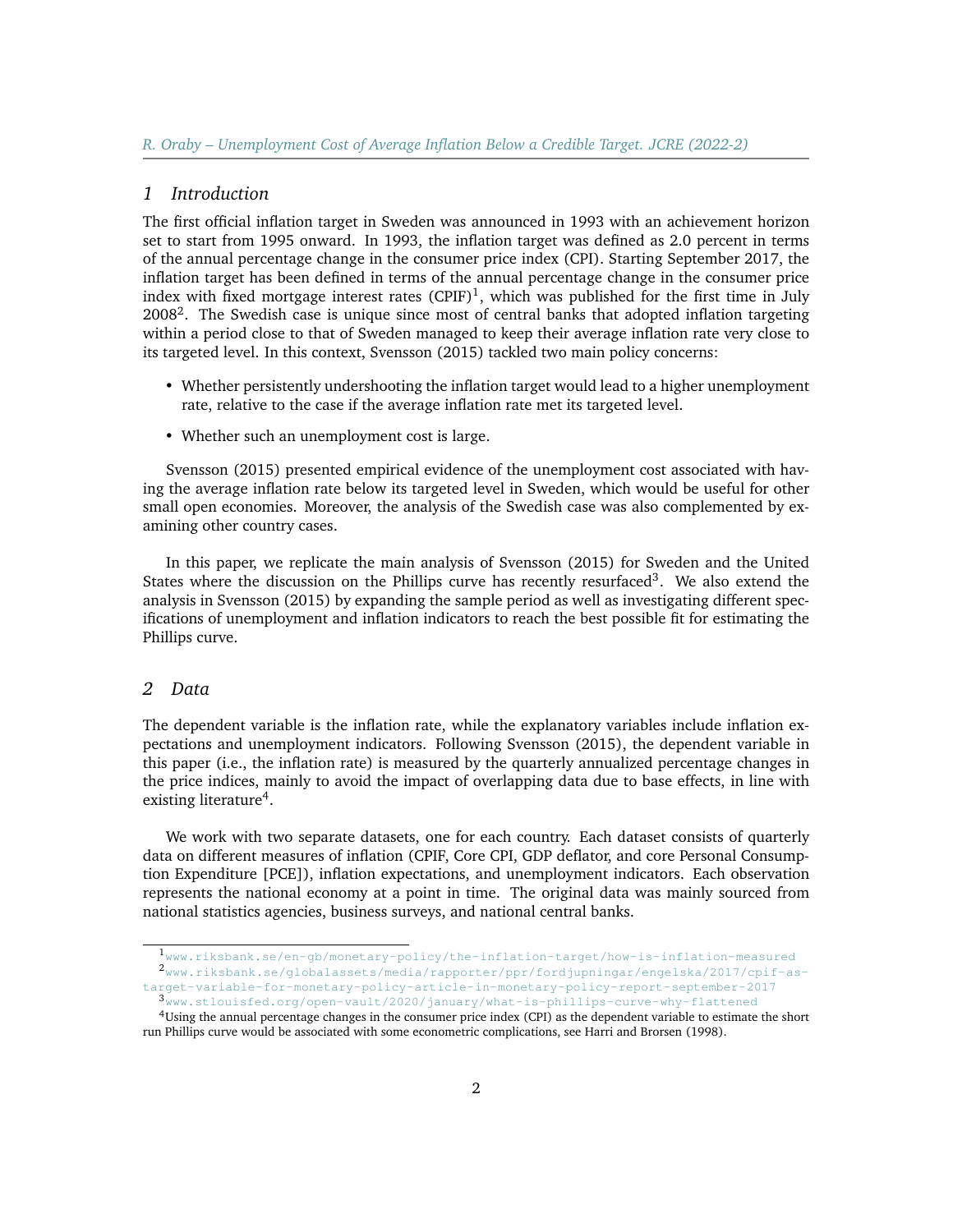While we use the same original data for Sweden, we update the dataset of the United States up to 2021 Q1 (see Data Appendix for further details). Moreover, the replication exercise is done using Stata, while most of the original data and all the codes provided by the author were stored in EViews workfiles.

### *3 Empirical analysis*

Estimating the unemployment cost of having the average inflation rate below the targeted level requires estimating the long run Philips curve. Following Svensson (2015), the long run Phillips curve is estimated by taking the unconditional mean of the short run Phillips curve.

#### *3.1 Sweden – Estimating the short run Phillips curve*

Table 1 shows the results of Table 2 in Svensson (2015) in which different lags of unemployment rate and inflation expectations<sup>[5](#page-3-0)</sup> were used as independent variables. We get similar results in terms of the significance and the size of the estimated coefficients. Using the change in the unemployment rate  $(u_t - u_{t-1})$  and lagged unemployment rate  $(u_{t-1})$  as explanatory variables (column 1) result in the best possible fit relative to the other models in Table 1.

Adding inflation expectations as explanatory variables in columns (2) and (3) shows that the variation in inflation expectations, which is relatively low since inflation expectations are well anchored around the targeted level (Table 2), plays a statistically insignificant role in explaining the variation in the actual inflation rate.

As an alternative to the unemployment rate in Table 1, we use the unemployment gap as an explanatory variable over the same sample period in Table 3. The unemployment gap is defined as the deviation of the unemployment rate  $(u_t)$  from its long-term average  $(u^*)$ . The coefficients are statistically significant, while the sign is also consistent with economic theory (i.e., a higher unemployment rate than its natural level implies lower inflation rate). Column (2) shows that including 1-year-ahead inflation expectations lagged one quarter (New Keynesian Phillips curve) results in statistically insignificant coefficient, which is also consistent with the findings in Table 1. However, column (3) shows that including 1-year-ahead inflation expectations lagged four quarters (New Classical Phillips curve) results in statistically significant coefficient at 5 percent level. Nevertheless, the coefficient of the unemployment gap in Table 3, column (3) (-0.81) is almost identical to the coefficient of the unemployment rate in Table 1, column (1) (-0.80), which implies that a one percentage point increase (decrease) in the unemployment rate tends to reduce (increase) the inflation rate by an average of 0.8 percentage points, holding other variables constant. Moreover, the explanatory power of the variation in the unemployment gap in explaining the variation in the inflation rate is lower than that in Table 1, column (1).

<span id="page-3-0"></span><sup>&</sup>lt;sup>5</sup>Following Svensson (2015), column (2) represents a New Classical Phillips curve by including 1-year-ahead inflation expectations lagged four quarters  $(\pi_{t-4}^{e_1})$ . Meanwhile, column (3) represents a New Keynesian Phillips curve by including 1-year-ahead inflation expectations lagged one quarter  $(\pi_{t-1}^{e1})$ .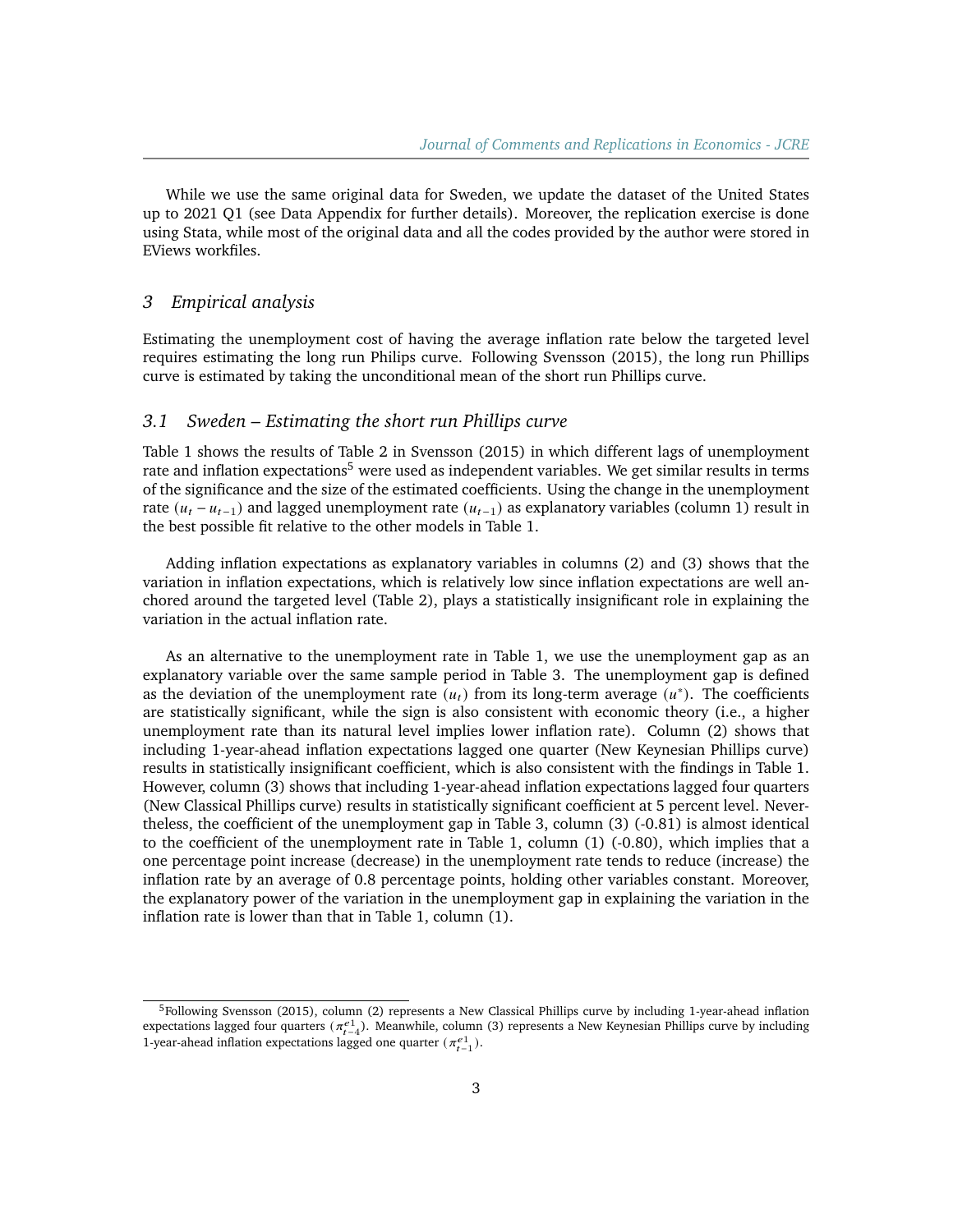|                  |                                 | (1)                             |                                 | (2)                             |                                 | (3)                                                                                             |                                 | (4)                            |                                 | (5)                             |
|------------------|---------------------------------|---------------------------------|---------------------------------|---------------------------------|---------------------------------|-------------------------------------------------------------------------------------------------|---------------------------------|--------------------------------|---------------------------------|---------------------------------|
|                  | Svensson<br>(2015)              |                                 | (2015)                          |                                 | (2015)                          | Replication Svensson Replication Svensson Replication Svensson Replication Svensson Replication | (2015)                          |                                | (2015)                          |                                 |
| Constant         | 7.192<br>(1.360)<br>[0.0000]    | 7.192<br>(1.360)<br>[0.0000]    | 8.230<br>(1.771)<br>[0.0000]    | 8.230<br>(1.771)<br>[0.0000]    | 8.758<br>(2.267)<br>[0.0003]    | 8.758<br>(2.267)<br>[0.0003]                                                                    | 6.638<br>(1.220)<br>[0.0000]    | 6.638<br>(1.219)<br>[0.0000]   | 5.227<br>(1.393)<br>[0.0004]    | 5.227<br>(1.393)<br>[0.0004]    |
| $u_t - u_{t-1}$  | $-2.700$<br>(0.723)<br>[0.0005] | $-2.700$<br>(0.723)<br>[0.0005] | $-2.156$<br>(0.936)<br>[0.0253] | $-2.156$<br>(0.936)<br>[0.0253] | $-2.678$<br>(0.725)<br>[0.0005] | $-2.678$<br>(0.725)<br>[0.0005]                                                                 |                                 |                                |                                 |                                 |
| $u_{t-1}$        | $-0.807$<br>(0.186)<br>[0.0001] | $-0.807$<br>(0.186)<br>[0.0001] | $-0.826$<br>(0.188)<br>[0.0001] | $-0.826$<br>(0.188)<br>[0.0001] | $-0.917$<br>(0.226)<br>[0.0002] | $-0.917$<br>(0.226)<br>[0.0002]                                                                 |                                 |                                | $-0.516$<br>(0.177)<br>[0.0050] | $-0.516$<br>(0.177)<br>[0.0050] |
| $\pi^{e1}_{t-4}$ |                                 |                                 | $-0.456$<br>(0.498)<br>[0.3638] | $-0.456$<br>(0.498)<br>[0.3638] |                                 |                                                                                                 |                                 |                                |                                 |                                 |
| $\pi^{e1}_{t-1}$ |                                 |                                 |                                 |                                 | $-0.386$<br>(0.447)<br>[0.3913] | $-0.386$<br>(0.447)<br>[0.3913]                                                                 |                                 |                                |                                 |                                 |
| $u_t$            |                                 |                                 |                                 |                                 |                                 |                                                                                                 | $-0.715$<br>(0.167)<br>[0.0001] | $-0.715$<br>(0.167)<br>[0.000] |                                 |                                 |
| $R^2$            | 0.30                            | 0.301                           | 0.31                            | 0.312                           | 0.31                            | 0.311                                                                                           | 0.20                            | 0.197                          | 0.12                            | 0.120                           |
| Adj. $R^2$       | 0.27                            | 0.275                           | 0.27                            | 0.273                           | 0.27                            | 0.272                                                                                           | 0.18                            | 0.182                          | 0.10                            | 0.104                           |
| <b>RMSE</b>      | 1.53                            | 1.534                           | 1.54                            | 1.537                           | 1.54                            | 1.538                                                                                           | 1.63                            | 1.630                          | 1.71                            | 1.705                           |
| <b>DW</b>        | 1.77                            | 1.766                           | 1.74                            | 1.739                           | 1.71                            | 1.706                                                                                           | 1.47                            | 1.465                          | 1.34                            | 1.343                           |
| <b>AIC</b>       |                                 | 213.47                          |                                 | 214.58                          |                                 | 214.68                                                                                          |                                 | 219.40                         |                                 | 224.57                          |
| $\cal N$         |                                 | 57                              |                                 | 57                              |                                 | 57                                                                                              |                                 | 57                             |                                 | 57                              |

Table 1: Replication of Table 2 from Svensson (2015) - Estimates of the short run Phillips curve in Sweden using different lags of unemployment rate and inflation expectations between 1997 and 2011

Notes: Newey-West standard errors are used in column 4 and column 5. Standard errors within parentheses; p-values within brackets.

Table 4 shows the results of Table 3 in Svensson (2015). We get similar results in terms of the significance and the size of the estimated coefficients. In columns (1) and (2), using two least squares estimation provides close results to the ordinary least square estimation in Table 1. In columns (3) and (4), the short run Philips curve is estimated using the GDP deflator, as a measure of inflation over the same sample period, instead of the CPI inflation. The results confirm the superiority of the main short run Phillips curve in Table 1, column (1), which is estimated using the CPI inflation, relative to the estimated short run Philips curve using GDP deflator. Intuitively, sticking with the estimated CPI inflation Phillips curve is supported by the fact that the central bank in Sweden defined its target in terms of CPI inflation during the sample period.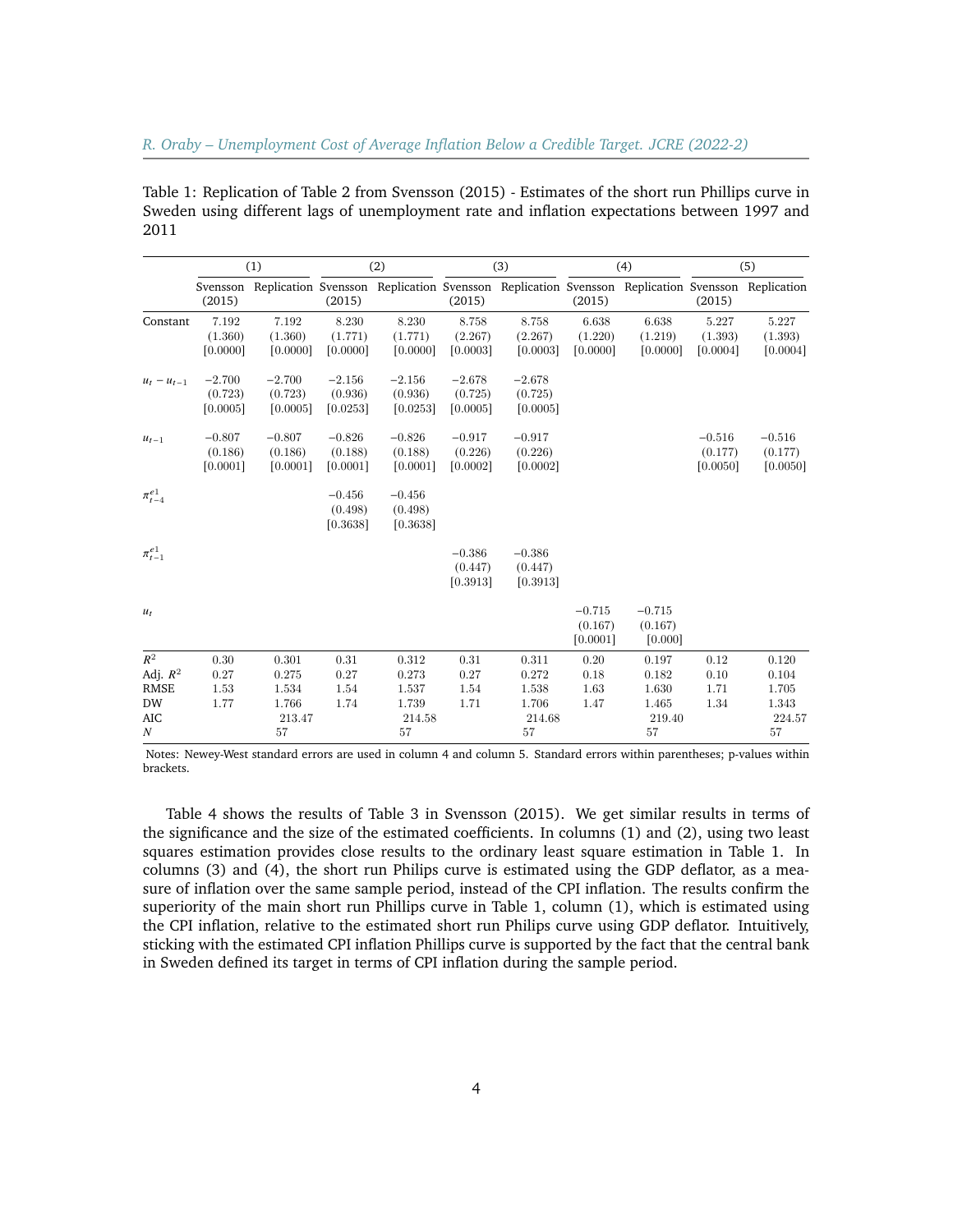| Variable                      | Mean | Standard<br>deviation | Minimum | Maximum |
|-------------------------------|------|-----------------------|---------|---------|
| 1-year inflation expectations | 1.94 | 0.57                  | 0.74    | 3.25    |
| 2-year inflation expectations | 2.13 | 0.37                  | 1.31    | 2.93    |
| 5-year inflation expectations | 2.23 | 0.17                  | 177     | 2.61    |

Table 2: Summary statistics of inflation expectations in Sweden between 1997 and 2011

#### *3.2 Sweden – Estimating the long run Phillips curve*

Using the replicated model in Table 1, column (1), the long run Phillips curve is estimated by taking the unconditional mean of the short run Phillips curve.

$$
\pi_t = \beta_0 - \beta_1 (u_t - u_{t-1}) - \beta_2 u_{t-1} + \epsilon_t \tag{1}
$$

$$
\pi = \beta_0 - \beta_2 u \tag{2}
$$

where  $\pi = E[\pi_t], u = E[u_t]$ , and  $E[\epsilon_t] = 0$ .

Accordingly,  $\beta_2$  represents the slope of the long run Phillips curve, which is estimated at around -0.8 in Table 1, column (1). Nevertheless, Svensson (2015) noted that the slope of the long run Phillips curve is sensitive to the sample period. In Table 5, we present different slopes of the long run Phillips curve that are associated with different sample start points. The benchmark slope in Svensson (2015) was approximated by taking the average of the estimated slope for the sample that starts 1997 Q3 and 1997 Q4, which recorded -0.75.

This confirms that the associated unemployment cost of a 1.0 percentage points inflation rate below its targeted level is estimated at 1.3 percentage points, which is consistent with Svensson (2015). Between 1997 and 2011, the average inflation rate fell below its targeted level by 0.6 percentage points. Hence, the associated unemployment cost is estimated at around 0.8 percentage points, which is also consistent with the main findings of Svensson (2015). Had the average inflation rate been at its targeted level, the average unemployment rate would have been 6.6 percent (instead of 7.4 percent), which is close to the long-term average of the unemployment rate  $(u^*)$ (6.4 percent).

### *3.3 Sweden – Robustness check*

While the inflation target was initially defined in terms of the CPI, monetary policy formulation has given more attention to the annual percentage changes in the CPIF before it became the official inflation target starting September 2017. This led Andersson and Jonung (2014) to estimate the short run Phillips curve using the CPIF for the whole sample period. However, a strong argument against using the CPIF for the whole sample period is the fact that it was published for the first time in July 2008. Accordingly, the CPIF was not available for monetary policymakers prior to July 2008. Alternatively, we generated an indicator that combines both the CPI and the CPIF (CPI over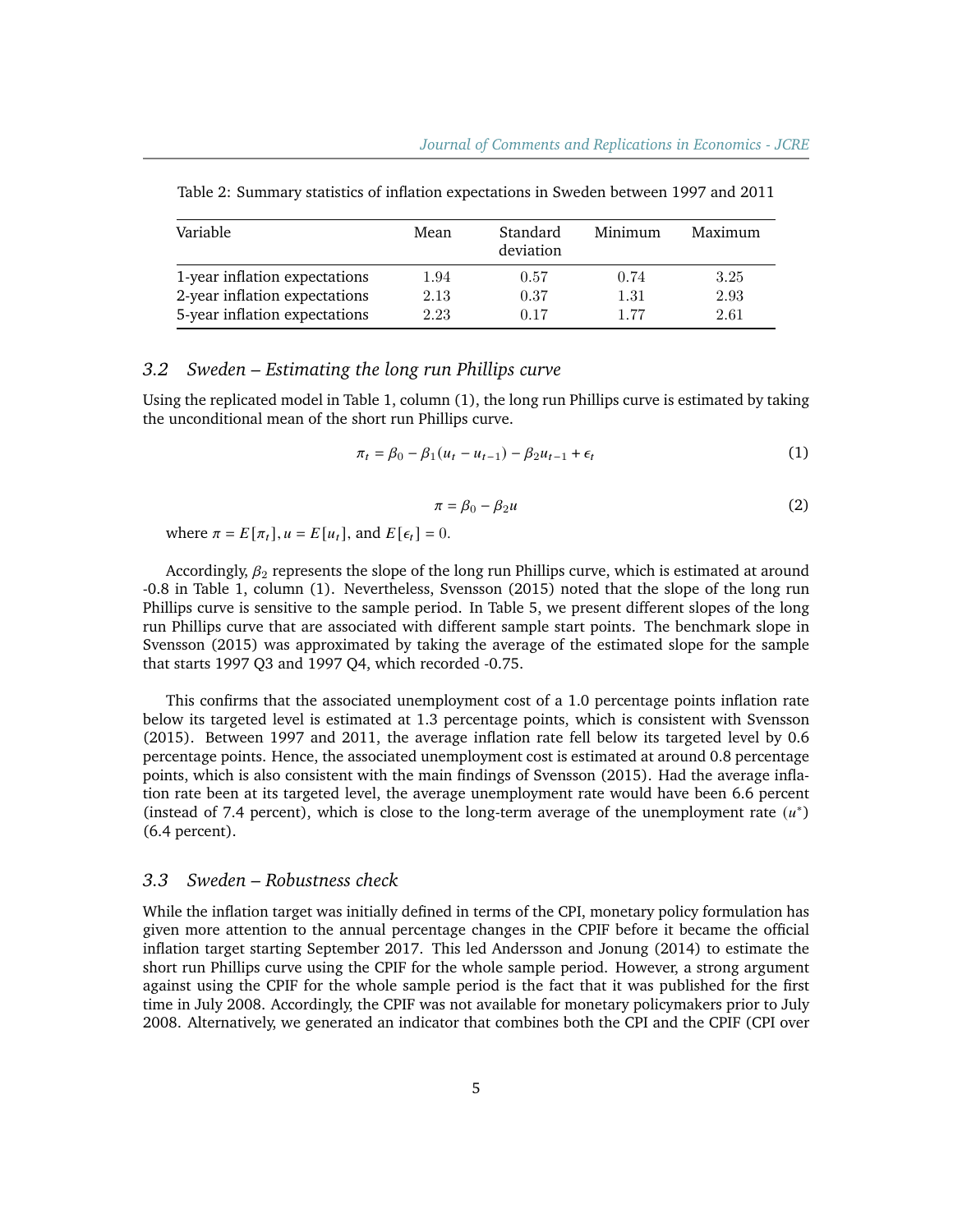|                            | (1)      | (2)        | (3)      |
|----------------------------|----------|------------|----------|
| Constant                   | 2.068    | 3.492      | 3.958    |
|                            | (0.280)  | (1.326)    | (0.781)  |
|                            | [0.0000] | [0.011]    | [0.0000] |
| Unemployment gap           | $-0.715$ | $-0.910$   | $-0.811$ |
|                            | (0.167)  | (0.281)    | (0.189)  |
|                            | [0.0000] | $[0.002]$  | [0.0001] |
| Inflation expectation,     |          | $-0.643$   |          |
| 1st lag $(\pi_{t-1}^{e1})$ |          | (0.639)    |          |
|                            |          | [0.319]    |          |
| Inflation expectation,     |          |            | $-0.951$ |
| 4th lag $(\pi^{e1}_{t-4})$ |          |            | (0.371)  |
|                            |          |            | [0.0131] |
| $R^2$                      | 0.197    | 0.225      | 0.284    |
| Adj. $R^2$                 | 0.182    | 0.196      | 0.257    |
| <b>RMSE</b>                | 1.630    | 1.615      | 1.553    |
| <b>DW</b>                  | 1.465    | 1.415      | 1.633    |
| AIC                        | 219.40   | $219.35\,$ | 214.84   |
| N                          | 57       | 57         | 57       |

Table 3: Estimates of the short run Phillips curve in Sweden using the unemployment gap.

Notes: Newey-West standard errors are used in column 1 and column 2. Standard errors within parentheses; p-values within brackets.

the period 1997 Q4-2008 Q2, and CPIF over the period 2008 Q3 - 2011 Q4). The CPI/CPIF indicator recorded an average of 1.5 percent between 1997 Q4 and 2011 Q4, relative to an average of 1.4 percent using the CPI. Table 6 shows the estimated short run Phillips curve using the CPI/CPIF indicator along with the baseline model in Table 1, column (1).

The coefficient of the lagged unemployment rate using CPI/CPIF is also statistically significant at all conventional levels, while the sign is also consistent with economic theory. Accordingly, the slope of the long run Phillips curve using CPI/CPIF is estimated at -0.6, which is slightly smaller than that of the baseline model (-0.8) and the benchmark slope in Svensson (2015) (-0.75). Between 1997 and 2011, the average CPI/CPIF fell below the 2.0 percent level by 0.5 percentage points (instead of 0.6 percentage points using CPI only). Hence, the associated unemployment cost using CPI/CPIF is estimated at around 0.8 percentage points, which is also consistent with the main findings of Svensson (2015) replicated in this paper.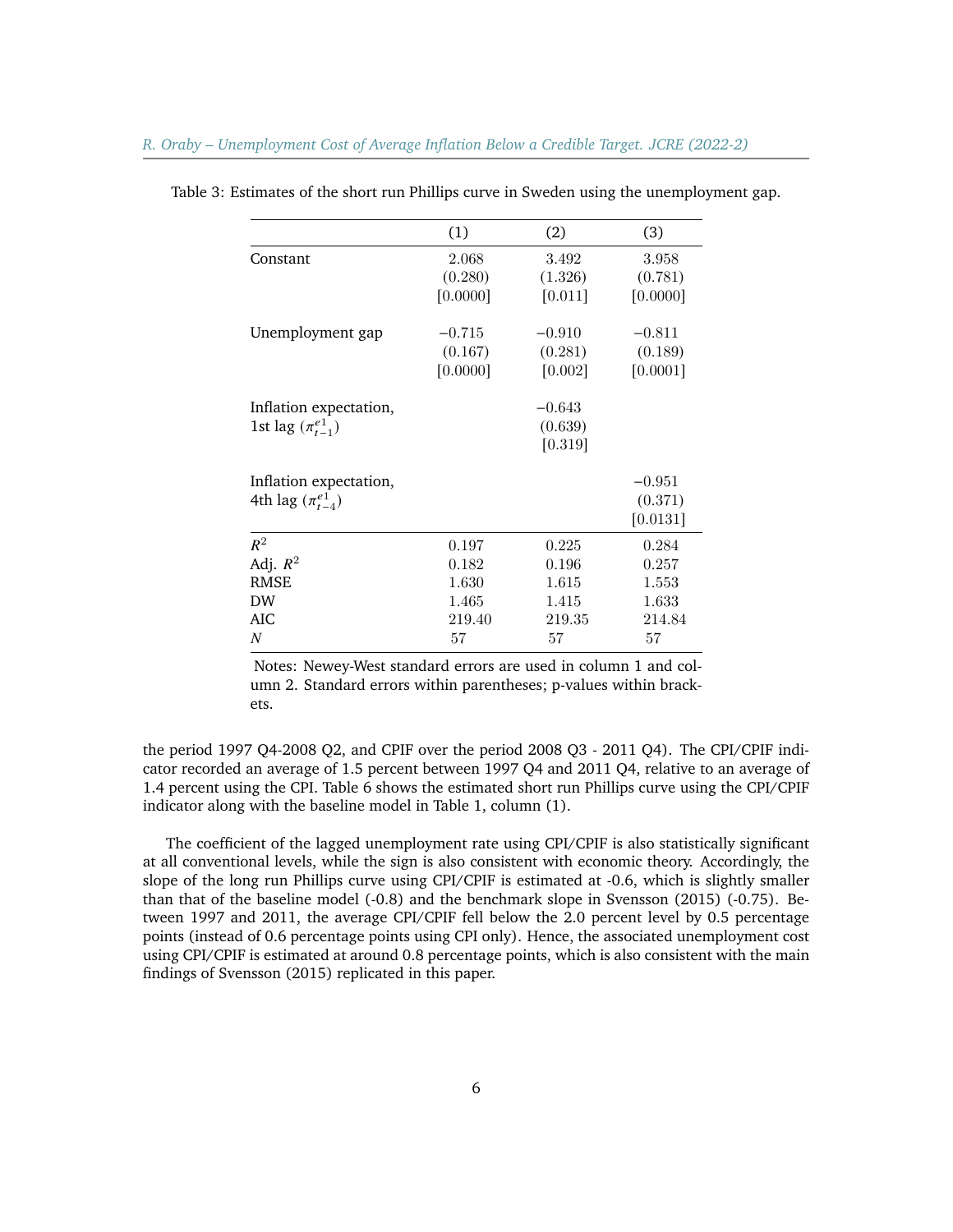|                   | (1)      |            | (2)        |            | (3)      |                                                                                                          | (4)      |          | (5)      |          |
|-------------------|----------|------------|------------|------------|----------|----------------------------------------------------------------------------------------------------------|----------|----------|----------|----------|
|                   |          | CPI Q/Q AR |            | CPI Q/Q AR |          | GDP-deflator Q/Q AR GDP-deflator Q/Q AR CPI Q/Q AR Revised                                               |          |          |          |          |
|                   | (2015)   |            | (2015)     |            | (2015)   | Svensson Replication Svensson Replication Svensson Replication Svensson Replication Svensson Replication | (2015)   |          | (2015)   |          |
| Constant          | 7.344    | 7.344      | 8.255      | 8.255      | 5.665    | 5.665                                                                                                    | 6.812    | 6.812    | 7.278    | 7.278    |
|                   | (1.462)  | (1.462)    | $(-3.070)$ | (3.070)    | (1.691)  | (1.691)                                                                                                  | (1.732)  | (1.732)  | (1.415)  | (1.415)  |
|                   | [0.0000] | [0.0000]   | [0.0096]   | [0.0096]   | [0.0015] | [0.0015]                                                                                                 | [0.0002] | [0.0002] | [0.0000] | [0.0000] |
| $u_t - u_{t-1}$   | $-2.909$ | $-2.909$   | $-3.533$   | $-3.533$   | $-1.137$ | $-1.137$                                                                                                 | $-1.621$ | $-1.621$ | $-2.538$ | $-2.538$ |
|                   | (1.030)  | (1.030)    | (1.071)    | (1.071)    | (0.899)  | (0.899)                                                                                                  | (0.854)  | (0.854)  | (0.753)  | (0.753)  |
|                   | [0.0066] | [0.0066]   | [0.0017]   | [0.0017]   | [0.2116] | [0.2116]                                                                                                 | [0.0634] | [0.0634] | [0.0014] | [0.0014] |
| $u_{t-1}$         | $-0.829$ | $-0.829$   | $-0.929$   | $-0.929$   | $-0.579$ | $-0.579$                                                                                                 | $-0.722$ | $-0.722$ | $-0.830$ | $-0.830$ |
|                   | (0.202)  | (0.202)    | $(-0.296)$ | (0.296)    | (0.232)  | (0.232)                                                                                                  | (0.225)  | (0.225)  | (0.194)  | (0.194)  |
|                   | [0.0001] | [0.0001]   | [0.0028]   | [0.0028]   | [0.0155] | [0.0155]                                                                                                 | [0.0023] | [0.0023] | [0.0001] | [0.0001] |
| $\pi_t^e$         |          |            | $-0.112$   | $-0.112$   |          |                                                                                                          |          |          |          |          |
|                   |          |            | (0.583)    | (0.583)    |          |                                                                                                          |          |          |          |          |
|                   |          |            | [0.8483]   | [0.8483]   |          |                                                                                                          |          |          |          |          |
| $\pi_{t-1}^{GDP}$ |          |            |            |            |          |                                                                                                          | $-0.349$ | $-0.349$ |          |          |
|                   |          |            |            |            |          |                                                                                                          | (0.129)  | (0.129)  |          |          |
|                   |          |            |            |            |          |                                                                                                          | [0.0090] | [0.0090] |          |          |
| $\pi_{t-3}^{GDP}$ |          |            |            |            |          |                                                                                                          | 0.259    | 0.259    |          |          |
|                   |          |            |            |            |          |                                                                                                          | (0.125)  | (0.125)  |          |          |
|                   |          |            |            |            |          |                                                                                                          | [0.0434] | [0.0434] |          |          |
| $R^2$             | 0.30     | 0.300      | 0.27       | 0.274      | 0.10     | 0.104                                                                                                    | 0.26     | 0.256    | 0.28     | 0.284    |
| Adj. $R^2$        | 0.27     |            | 0.23       |            | 0.07     | 0.071                                                                                                    | 0.20     | 0.199    | 0.26     | 0.257    |
| <b>RMSE</b>       | 1.54     | 1.535      | 1.58       | 1.578      | 1.91     | 1.908                                                                                                    | 1.77     | 1.772    | 1.60     | 1.597    |
| <b>DW</b>         | 1.78     | 1.782      | 1.79       | 1.786      | 2.59     | 2.591                                                                                                    | 1.94     | 1.945    | 1.79     | 1.789    |
| AIC               |          |            |            |            |          | 238.34                                                                                                   |          | 231.77   |          | 218.04   |
| $\boldsymbol{N}$  |          | 57         |            | 57         |          | 57                                                                                                       |          | 57       |          | 57       |

Table 4: Replication of Table 3 from Svensson (2015) - Estimates of the short run Phillips curve in Sweden using other measures of inflation between 1997 and 2011.

Notes: Standard errors within parentheses; p-values within brackets.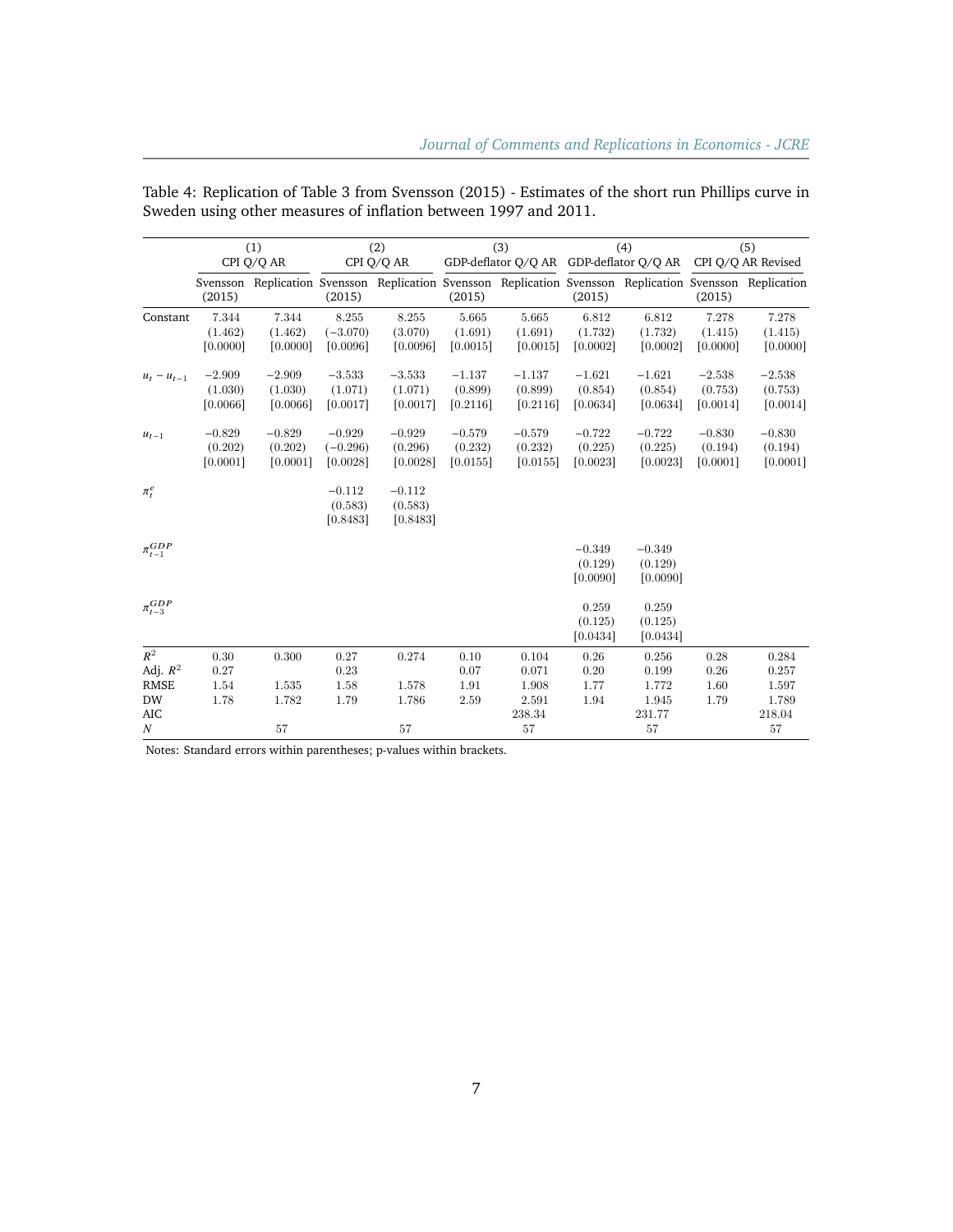|                          |                      |                   | 95% Confidence Interval |                |  |  |  |
|--------------------------|----------------------|-------------------|-------------------------|----------------|--|--|--|
| Sample Starting<br>Point | Slope<br>$ \beta_2 $ | Standard<br>Error | Lower<br>Bound          | Upper<br>Bound |  |  |  |
| 97Q1                     | 0.46                 | 0.15              | 0.16                    | 0.76           |  |  |  |
| 97Q2                     | 0.55                 | 0.16              | 0.22                    | 0.88           |  |  |  |
| 97Q3                     | 0.70                 | 0.18              | 0.34                    | 1.05           |  |  |  |
| 97Q4                     | 0.81                 | 0.19              | 0.43                    | 1.18           |  |  |  |
| 98Q1                     | 0.88                 | 0.20              | 0.49                    | 1.27           |  |  |  |
| 98Q2                     | 0.82                 | 0.21              | 0.41                    | 1.24           |  |  |  |
| 98Q3                     | 0.85                 | 0.22              | 0.40                    | 1.29           |  |  |  |
| 98Q4                     | 0.80                 | 0.23              | 0.33                    | 1.26           |  |  |  |
| 99Q1                     | 0.74                 | 0.24              | 0.26                    | 1.22           |  |  |  |
| 99Q2                     | 0.69                 | 0.25              | 0.20                    | 1.19           |  |  |  |

Table 5: Long run Phillips curve slope in Sweden:

Table 6: Estimates of the short run Phillips curve in Sweden using CPIF.

|                    | (1)<br>CPI Q/Q AR | (2)<br>CPI/CPIF Q/Q AR |
|--------------------|-------------------|------------------------|
|                    |                   |                        |
| Constant           | 7.192             | 6.027                  |
|                    | (1.360)           | (1.223)                |
|                    | [0.0000]          | [0.0000]               |
| Unemployment rate, | $-2.700$          | $-0.758$               |
| 1st difference     | (0.723)           | (0.651)                |
|                    | [0.0005]          | [0.2490]               |
| Unemployment rate, | $-0.807$          | $-0.621$               |
| 1st lag            | (0.186)           | (0.168)                |
|                    | [0.0001]          | [0.0005]               |
| $R^2$              | 0.301             | 0.205                  |
| Adj. $R^2$         | 0.275             | 0.175                  |
| <b>RMSE</b>        | 1.534             | 1.380                  |
| <b>DW</b>          | 1.766             | 1.896                  |
| AIC                | 213.47            | 201.43                 |
| N                  | 57                | 57                     |

Notes: Standard errors within parentheses; p-values within brackets.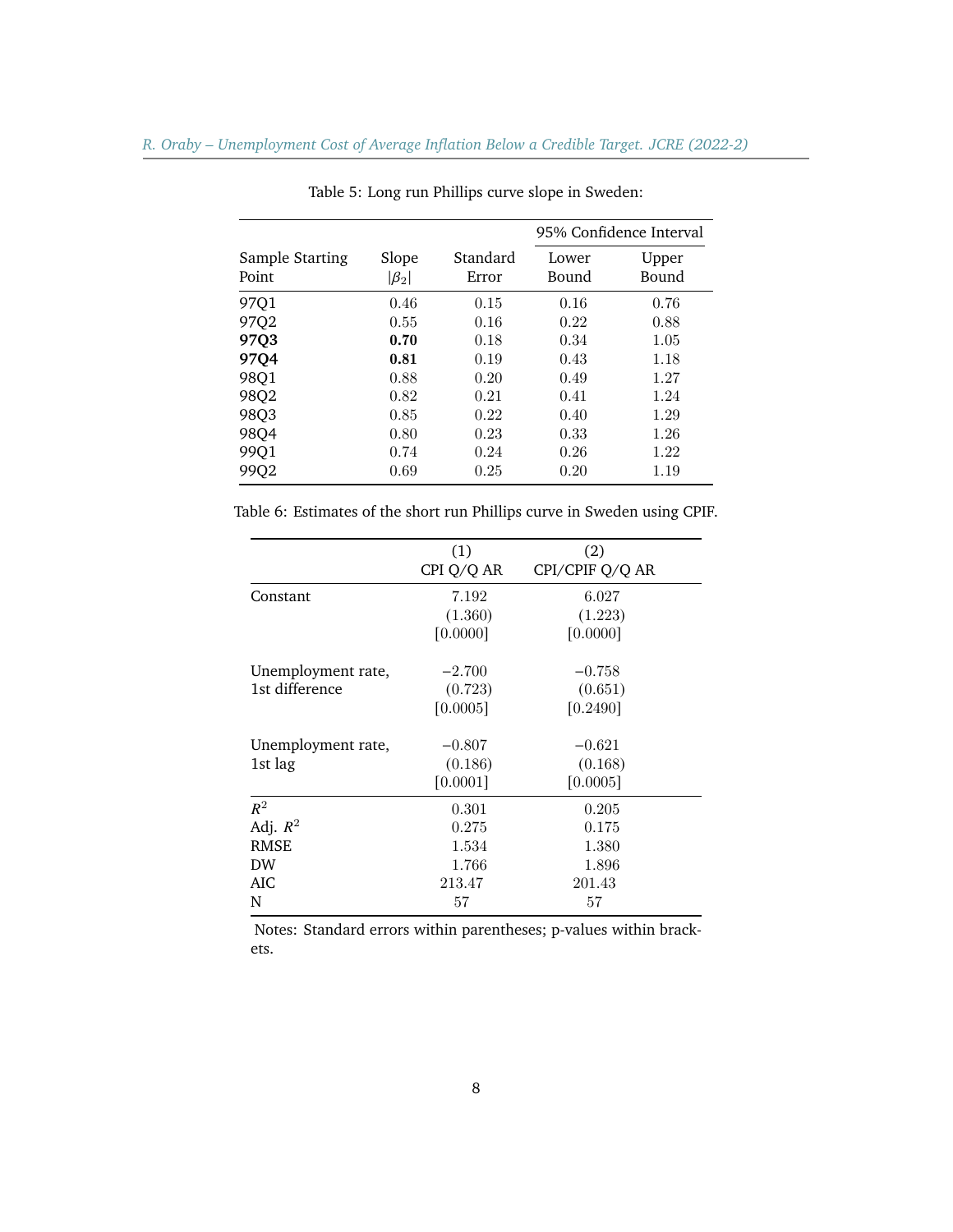#### *3.4 The United States*

In this section, we start by looking into the updated dataset of the United States (up to 2021 Q1). Then, we estimate the short run Phillips curve before estimating the long run Phillips curves as in Svensson (2015).

#### *3.5 The United States – Descriptive analysis of the updated dataset*

While the Federal Reserve did not announce an official inflation target until January 2012, a core annual PCE inflation rate that is close to 2.0 percent had been widely considered as the unofficial inflation target prior to 2012 (Taylor 1993). Over the period 1970-2021, the core PCE annual inflation rate recorded an average of 3.4 percent with 66.4 percent coefficient of variation, which indicates a large volatility. To help identify our period of interest where the average inflation rate is below the 2.0 percent level and inflation expectations are anchored around the 2.0 percent level, we decompose the overall period into four main sub-periods. Following Ball and Mazumder (2019):

- a. High and volatile inflation (1970 Q1 and 1997 Q4)
- b. Pre- the Great Recession (1998 Q1 2007 Q4)
- c. Post the Great Recession and pre- Covid-19 (2008 Q1 2019 Q4)
- d. Post Covid-19 (2020 Q1 2021 Q1)

#### a. High and volatile inflation:

Between 1970 Q1 and 1997 Q4, the core PCE annual inflation recorded an average of 4.8 percent with a minimum reading of 1.5 percent and a maximum reading of 10.1 percent (Table 7). Over the same period, the unemployment rate recorded an average of 6.6 percent with a minimum reading of 4.2 percent, which is 1.7 percentage points below its natural level, and a maximum reading of 10.7 percent, which is 4.8 percentage points above its estimated natural level.

| Variable               | Mean | Standard<br>Deviation | Minimum | Maximum |
|------------------------|------|-----------------------|---------|---------|
| Core PCE inflation Y/Y | 4.77 | 2.17                  | 1.47    | 10.10   |
| Unemployment rate      | 6.56 | 1.32                  | 4.17    | 10.67   |
| $II*$                  | 5.91 | 0.29                  | 5.31    | 6.24    |

Table 7: Summary statistics of inflation and unemployment indicators in the US between 1970Q1 and 1997Q4

b. Pre- the Great Recession: Between 1998 Q1 and 2007 Q4, the inflation rate stabilized at a low level. The average core PCE annual inflation nearly halved to 1.8 percent as inflation expectations were estimated to be very close to the 2.0 percent level and the average unemployment rate was also very close to its estimated natural level (Table 8).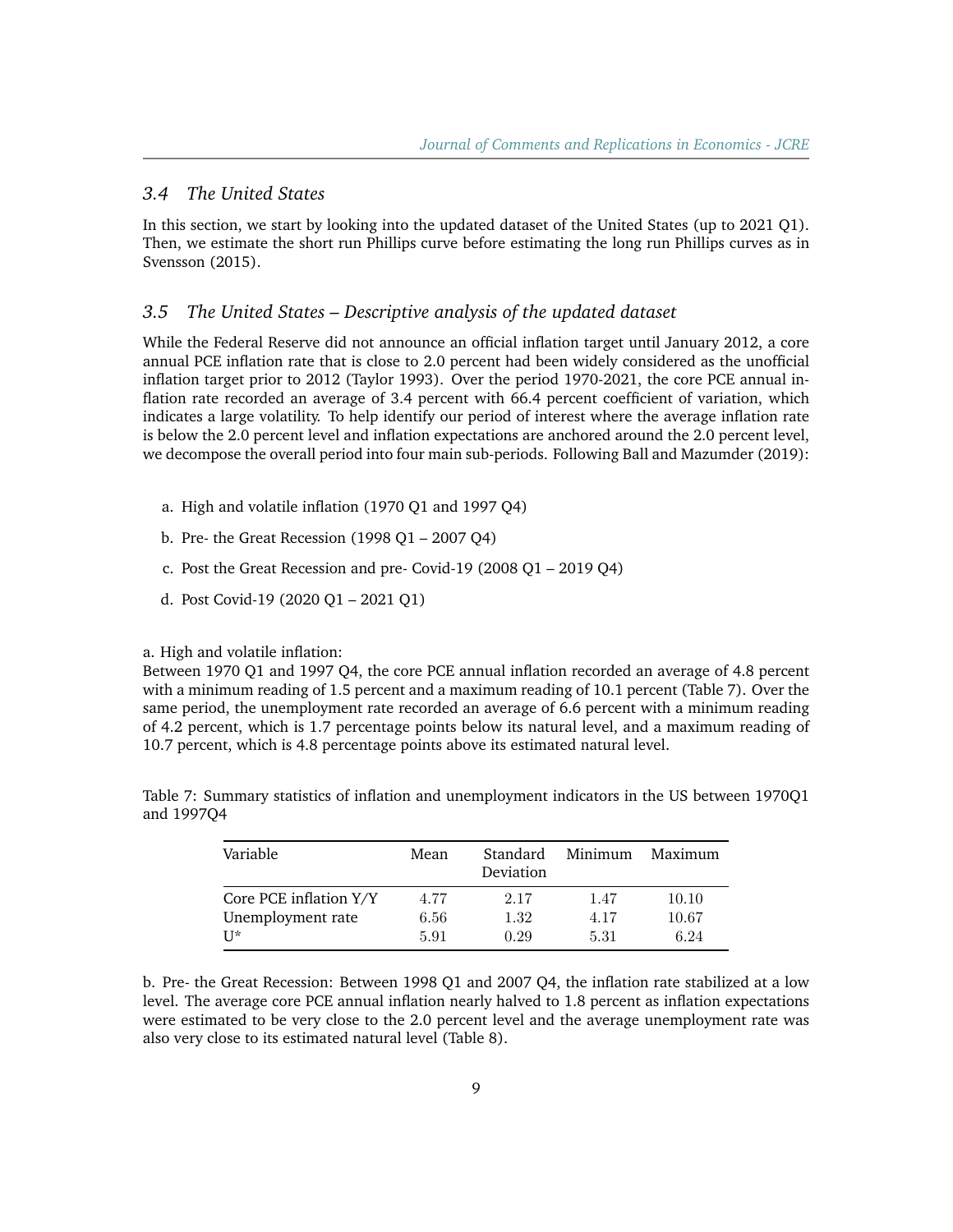| Variable                            | Mean | Standard<br>Deviation | Minimum | Maximum |
|-------------------------------------|------|-----------------------|---------|---------|
| Core PCE inflation Y/Y              | 1.79 | 0.37                  | 1.15    | 2.49    |
| Inflation expectations <sup>+</sup> | 2.09 | 0.03                  | 2.02    | 2.15    |
| Unemployment rate                   | 4.90 | 0.67                  | 3.90    | 6.13    |
| $II*$                               | 5.11 | 0.12                  | 4.91    | 5.30    |

Table 8: Summary statistics of inflation expectations in the US between 1998Q1 and 2007Q4

<sup>+</sup>Data start point: 1999 Q1

c. Post the Great Recession and pre- Covid-19: In the aftermath of the economic shock of the Great Recession, the average core PCE annual inflation declined slightly to record 1.6 percent in spite of the well anchored inflation expectations at around 2.0 percent between 2008 Q1 – 2019 Q4 (Table 9). Meanwhile, the average unemployment rate increased to record 6.4 percent, which was 1.7 percentage points above its estimated natural level.

Table 9: Summary statistics of inflation and unemployment indicators in the US between 2008Q1 and 2019Q4

| Variable               | Mean | Standard<br>Deviation | Minimum | Maximum |
|------------------------|------|-----------------------|---------|---------|
| Core PCE inflation Y/Y | 1.61 | 0.32                  | 0.92    | 2.19    |
| Inflation expectations | 2.04 | 0.06                  | 1.94    | 2.13    |
| Unemployment rate      | 6.44 | 2.10                  | 3.60    | 9.93    |
| $II^*$                 | 4.72 | 0.11                  | 4.52    | 4.90    |

d. Post Covid-19 between 2020 Q1 and 2021 Q1: The average core PCE annual inflation continued to decline to record 1.4 percent between 2020 Q1 and 2021 Q1 (Table 10). Inflation expectations remained anchored around the 2.0 percent level, despite marginally declining. Meanwhile, the average unemployment rate continued to increase to record 7.7 percent, which is 3.2 percentage points above its natural level as the negative impact associated with the COVID-19 shock was not fully reversed by 2021Q1.

Table 10: Summary statistics of inflation and unemployment indicators in the US between 2020Q1 and 2021Q1

| Variable               | Mean | Standard<br>Deviation | Minimum | Maximum |
|------------------------|------|-----------------------|---------|---------|
| Core PCE inflation Y/Y | 1.42 | 0.27                  | 1.02    | 1.76    |
| Inflation expectations | 1.95 | 0.034                 | 1.93    | 2.01    |
| Unemployment rate      | 7.72 | 3.48                  | 3.80    | 13.07   |
| $II*$                  | 4.49 | 0.02                  | 4.47    | 4.51    |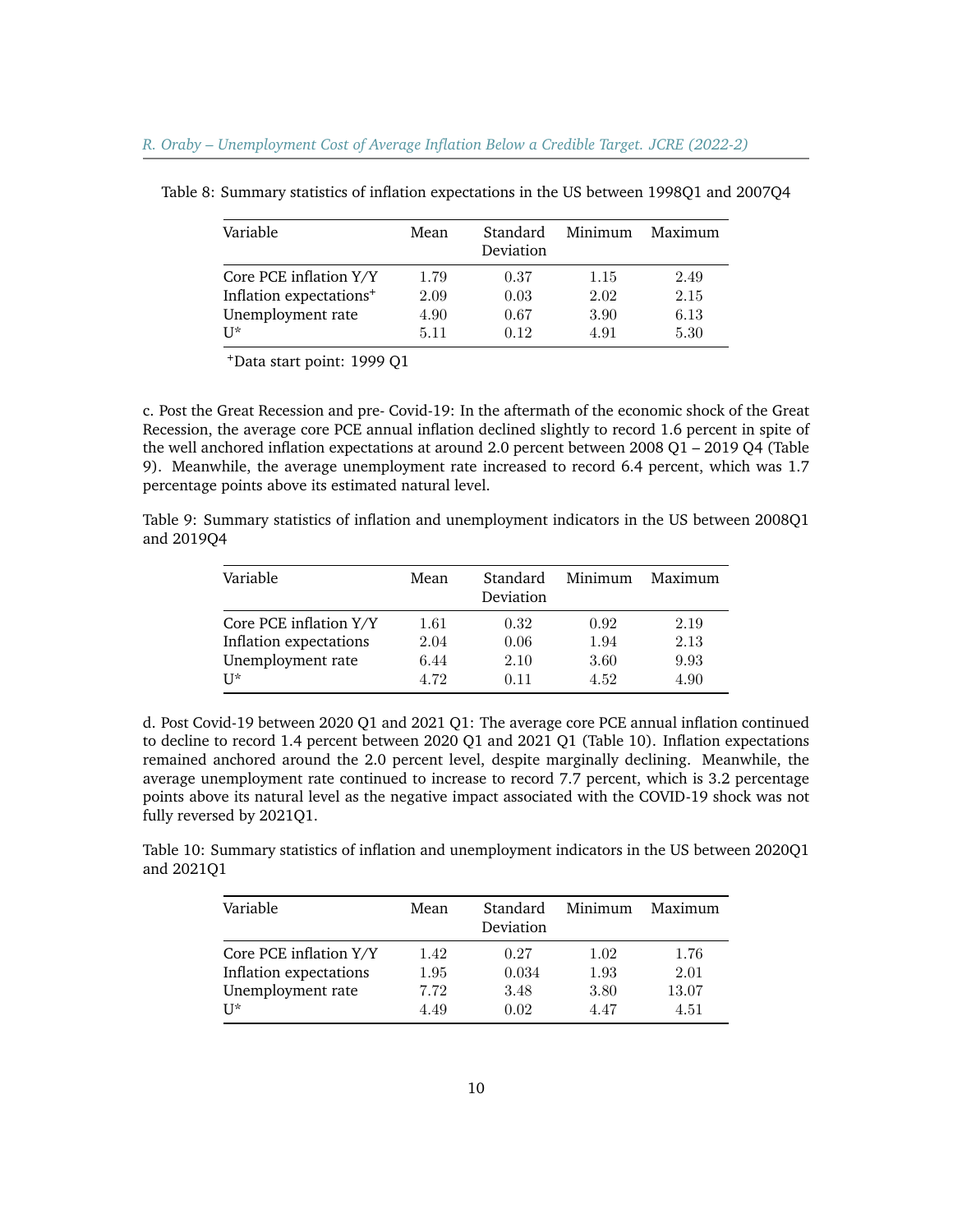The above decomposition shows that the average inflation rate in the United States has been below the 2.0 percent level starting 1998 onward, while inflation expectations have been anchored around the 2.0 percent level starting 1999 onward. Consistent with Fuhrer (2011) and Svensson (2015), the start point of our sample period is set at 2000 in order to properly incorporate the needed lags. Meanwhile, the end point of our sample period is initially set at 2011 similar to Fuhrer (2011) and Svensson (2015). Additionally, we expand the analysis in Svensson (2015) by: a) using 2007 as an end point to exclude the potential bias from the Great Recession, and b) using 2019 as an end point. Regardless of the end point, the data shows that the deviation of the average inflation rate from its targeted level in the United States is minor (0.2-0.3 percentage points), which is half of its value in Sweden during the sample period. Similar to Sweden, inflation expectations in the United States have been broadly well anchored around the targeted inflation rate over the sample periods, which also suggests a nonvertical long run Phillips curve.

## *3.6 The United States – Estimating the short run Phillips curve*

We start by estimating the short run Phillips curve using the same specifications used to estimate the short run Phillips curve for Sweden in Table 1. In addition to the original sample period in Svensson (2015) that is 2000-2011, we investigate two additional end points: the pre-Great Recession period (2000-2007) as well as the overall period (2000-2019). In each sample period, the short run Phillips curve is estimated using both the core CPI inflation as well as the core PCE inflation to identify the best possible fit. Similar to Sweden, we use the quarterly annualized percentage changes in core CPI or PCE as the dependent variable to estimate the short run Phillips curve.

Table 11 shows the estimated short run Phillips curve between 2000 and 2011. Meanwhile, Table 12 shows the estimated short run Phillips curve between 2000 and 2007. Table 13 shows the estimated short run Phillips curve between 2000 and 2019. From these tables, we can conclude that using core CPI inflation as the dependent variable results in a better fit, relative to using the core PCE inflation. Meanwhile, similar to Sweden, using lagged unemployment rate as an explanatory variable within the CPI models results in statistically significant coefficients where the sign is also consistent with economic theory. Also, the coefficients of the well anchored inflation expectations are statistically insignificant at 1 percent and 5 percent significance levels. However, unlike Sweden, the coefficients of the first difference in the unemployment rate are statistically insignificant. This confirms Svensson (2015) finding that the specifications of estimating the short run Phillips curve for the United States cannot be the same as that of Sweden.

Following Fuhrer (2011), we estimate the short run Phillips curve for the United States using the following specifications:

$$
\pi_t = \beta_0 + \beta_1 \pi_{t-4} - \beta_2 u_{t-1} + \epsilon_t \tag{3}
$$

Where  $\pi_t$  reflects the quarterly annualized percentage changes in the inflation rate in quarter  $t$ ;  $\pi_{t-4}$  reflects four-quarter lag of the inflation rate;  $u_{t-1}$  reflects one-quarter lag of the unemployment rate;  $\epsilon_t$  reflects exogenous shock.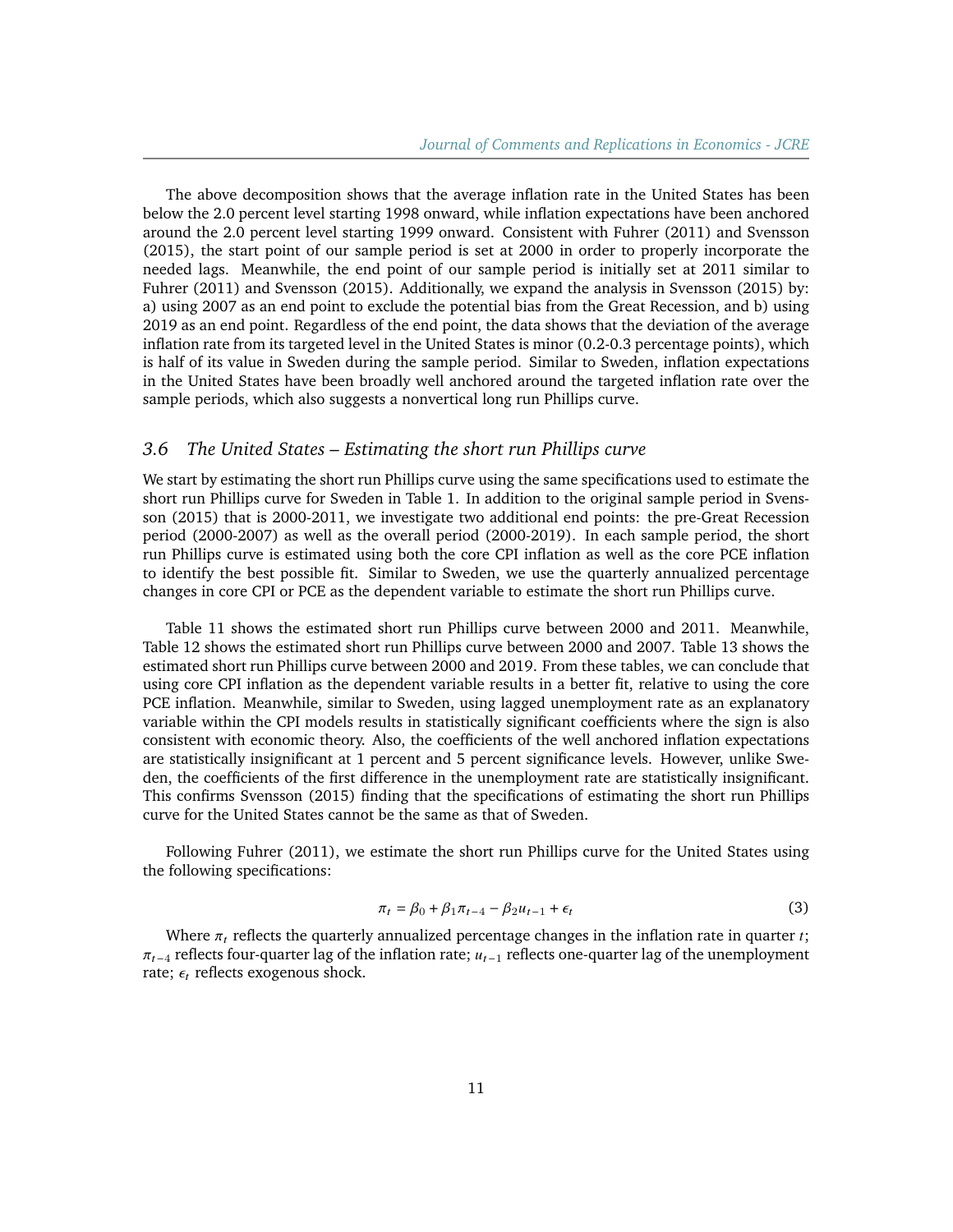|                                |                                 | Core CPI Q/Q AR                 |                                 |                                 |                                 |                                 | Core PCE Q/Q AR                 |                                 |                                 |                                 |  |
|--------------------------------|---------------------------------|---------------------------------|---------------------------------|---------------------------------|---------------------------------|---------------------------------|---------------------------------|---------------------------------|---------------------------------|---------------------------------|--|
|                                | (1)                             | (2)                             | (3)                             | (4)                             | (5)                             | (6)                             | (7)                             | (8)                             | (9)                             | (10)                            |  |
| Constant                       | 3.515<br>(0.270)<br>[0.0000]    | 5.875<br>(6.337)<br>[0.3592]    | 4.169<br>(7.530)<br>[0.5827]    | 3.478<br>(0.273)<br>[0.0000]    | 3.525<br>(0.266)<br>[0.0000]    | 2.513<br>(0.299)<br>[0.0000]    | $-1.666$<br>(6.999)<br>[0.8130] | $-7.887$<br>(8.184)<br>[0.3407] | 2.559<br>(0.304)<br>[0.0000]    | 2.455<br>(0.310)<br>[0.0000]    |  |
| Unemp. rate,<br>1st difference | 0.098<br>(0.227)<br>[0.6663]    | 0.093<br>(0.229)<br>[0.6859]    | 0.092<br>(0.241)<br>[0.7047]    |                                 |                                 | $-0.547$<br>(0.251)<br>[0.0350] | $-0.538$<br>(0.253)<br>[0.0398] | $-0.444$<br>(0.262)<br>[0.0975] |                                 |                                 |  |
| Unemp. rate,<br>1st lag        | $-0.255$<br>(0.043)<br>[0.0000] | $-0.251$<br>(0.045)<br>[0.0000] | $-0.254$<br>(0.046)<br>[0.0000] |                                 | $-0.255$<br>(0.043)<br>[0.0000] | $-0.112$<br>(0.048)<br>[0.0242] | $-0.119$<br>(0.050)<br>[0.0212] | $-0.131$<br>(0.050)<br>[0.0120] |                                 | $-0.112$<br>(0.050)<br>[0.0298] |  |
| Inflation exp.,<br>4th lag     |                                 | $-1.136$<br>(3.048)<br>[0.7112] |                                 |                                 |                                 |                                 | 2.012<br>(3.367)<br>[0.5532]    |                                 |                                 |                                 |  |
| Inflation exp.,<br>1st lag     |                                 |                                 | $-0.315$<br>(3.619)<br>[0.9311] |                                 |                                 |                                 |                                 | 5.002<br>(3.933)<br>[0.2105]    |                                 |                                 |  |
| Unemp. rate                    |                                 |                                 |                                 | $-0.243$<br>(0.043)<br>[0.0000] |                                 |                                 |                                 |                                 | $-0.127$<br>(0.048)<br>[0.0112] |                                 |  |
| $R^2$                          | 0.449                           | 0.451                           | 0.449                           | 0.419                           | 0.447                           | 0.192                           | 0.199                           | 0.222                           | 0.138                           | 0.103                           |  |
| Adj. $R^2$                     | 0.424                           | 0.412                           | 0.410                           | 0.406                           | 0.434                           | 0.154                           | 0.141                           | 0.166                           | 0.118                           | 0.082                           |  |
| <b>RMSE</b>                    | 0.539                           | 0.545                           | 0.546                           | 0.548                           | 0.534                           | 0.597                           | 0.602                           | 0.593                           | 0.610                           | 0.622                           |  |
| <b>DW</b>                      | 1.639                           | 1.641                           | 1.641                           | 1.662                           | 1.659                           | 1.859                           | 1.896                           | 1.909                           | 1.609                           | 1.520                           |  |
| <b>AIC</b><br>$\boldsymbol{N}$ | 76.66<br>46                     | 78.51<br>46                     | 78.65<br>46                     | 77.11<br>46                     | 74.86<br>46                     | 86.05<br>46                     | 87.66<br>46                     | 86.31<br>46                     | 87.04<br>46                     | 88.86<br>46                     |  |

Table 11: Estimates of short run Phillips curve in the United States between 2000 and 2011 using CPI and PCE as the dependent variable.

Notes: Standard errors within parentheses; p-values within brackets.

Table 14, column (1) replicates the results of Table 4 in Svensson (2015) using Equation 3. We get similar results in terms of statistical significance as well as the size of the estimated coefficients. Moreover, in Table 14, we also estimate the short run Phillips curve in Equation 3 for the two additional sample periods: the pre-Great Recession period (2000-2007) as well as the overall period (2000-2019). Using core CPI inflation as a dependent variable still provides a better fit, relative to using core PCE inflation, which is consistent with the findings of Svensson (2015). Within the core CPI models, the coefficients of lagged unemployment rate are statistically significant at nearly all conventional significance levels where the sign is also consistent with economic theory. However, the magnitude is sensitive to the end point of the sample period. Consistent with the findings of Svensson (2015), prior to the Great recession (2000-2007), the coefficient of lagged unemployment rate is larger (0.572), relative to the baseline model Replication (1) (0.308), which implies a steeper curve. Meanwhile, using the overall sample period (2000-2019), the coefficient of lagged unemployment rate is smaller (0.192), which implies a flattening curve over time. Finally, we can also conclude that the specifications of the short run Phillips curve for the United States in Table 14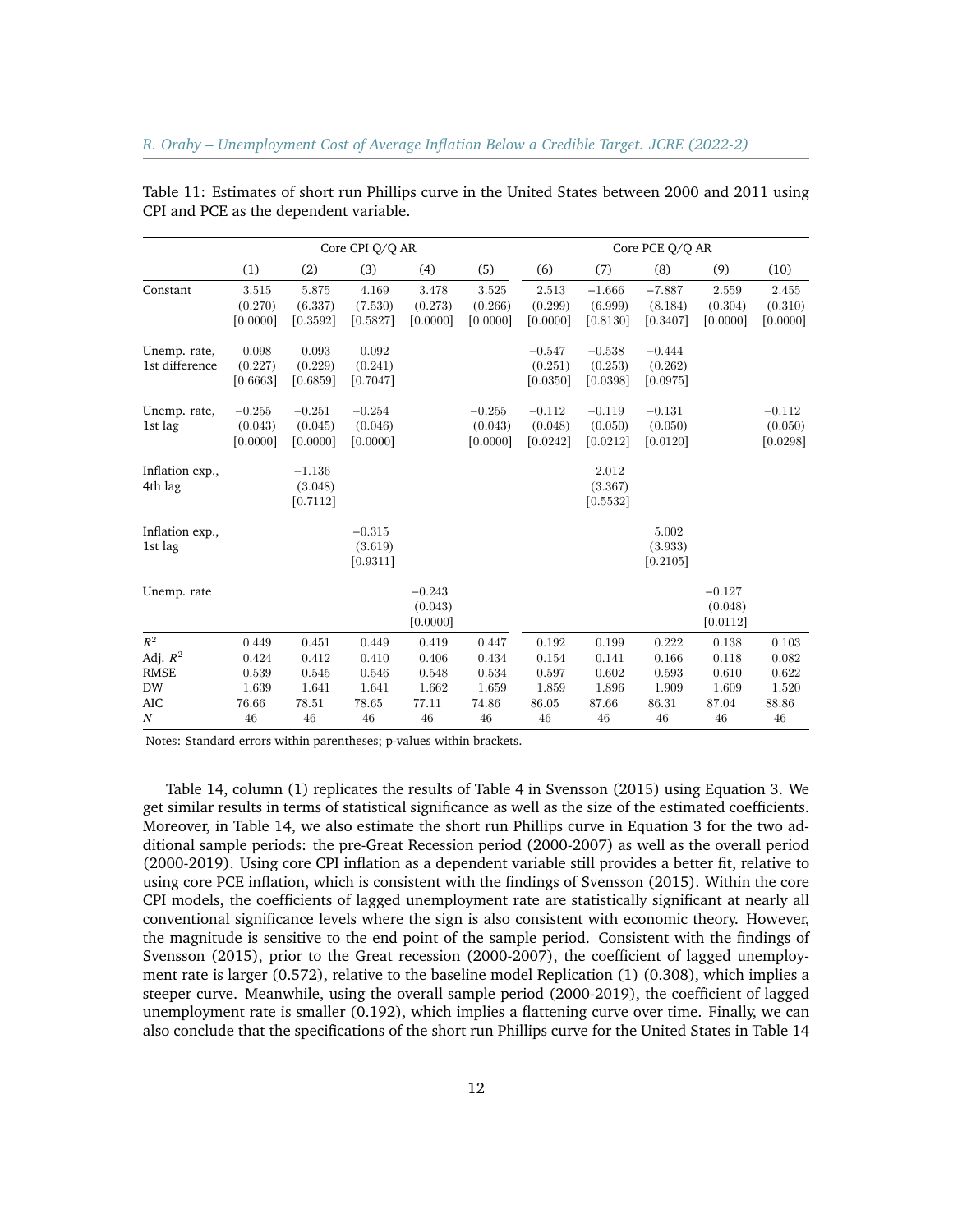|                                |                                 |                                 | Core CPI Q/Q AR                  |                                 |                                 | Core PCE Q/Q AR                 |                                 |                                   |                                 |                                 |
|--------------------------------|---------------------------------|---------------------------------|----------------------------------|---------------------------------|---------------------------------|---------------------------------|---------------------------------|-----------------------------------|---------------------------------|---------------------------------|
|                                | (1)                             | (2)                             | (3)                              | (4)                             | (5)                             | (6)                             | (7)                             | (8)                               | (9)                             | (10)                            |
| Constant                       | 4.832<br>(0.610)<br>[0.0000]    | 7.083<br>(6.800)<br>[0.3065]    | $-10.954$<br>(8.255)<br>[0.1952] | 4.795<br>(0.631)<br>[0.0000]    | 4.903<br>(0.582)<br>[0.0000]    | 2.679<br>(0.730)<br>[0.0010]    | $-9.709$<br>(7.810)<br>[0.2241] | $-14.000$<br>(10.024)<br>[0.1735] | 2.700<br>(0.725)<br>[0.0008]    | 2.477<br>(0.708)<br>[0.0015]    |
| Unemp. rate,<br>1st difference | 0.187<br>(0.412)<br>[0.6523]    | 0.113<br>(0.474)<br>[0.8127]    | 0.602<br>(0.449)<br>[0.1911]     |                                 |                                 | $-0.536$<br>(0.493)<br>[0.2858] | $-0.128$<br>(0.544)<br>[0.8159] | $-0.098$<br>(0.546)<br>[0.8590]   |                                 |                                 |
| Unemp. rate,<br>1st lag        | $-0.521$<br>(0.120)<br>[0.0002] | $-0.516$<br>(0.123)<br>[0.0002] | $-0.643$<br>(0.131)<br>[0.0000]  |                                 | $-0.534$<br>(0.115)<br>[0.0001] | $-0.145$<br>(0.144)<br>[0.3196] | $-0.173$<br>(0.141)<br>[0.2306] | $-0.274$<br>(0.159)<br>[0.0965]   |                                 | $-0.107$<br>(0.140)<br>[0.4477] |
| Inflation exp.,<br>4th lag     |                                 | $-1.086$<br>(3.268)<br>[0.7421] |                                  |                                 |                                 |                                 | 5.979<br>(3.754)<br>[0.1224]    |                                   |                                 |                                 |
| Inflation exp.,<br>1st lag     |                                 |                                 | 7.817<br>(4.077)<br>[0.0655]     |                                 |                                 |                                 |                                 | 8.259<br>(4.951)<br>[0.1064]      |                                 |                                 |
| Unemp. rate                    |                                 |                                 |                                  | $-0.511$<br>(0.124)<br>[0.0003] |                                 |                                 |                                 |                                   | $-0.151$<br>(0.143)<br>[0.2973] |                                 |
| $R^2$                          | 0.424                           | 0.426                           | 0.490                            | 0.361                           | 0.419                           | 0.058                           | 0.136                           | 0.143                             | 0.036                           | 0.019                           |
| Adj. $R^2$                     | 0.384                           | 0.364                           | 0.436                            | 0.340                           | 0.400                           | $-0.007$                        | 0.043                           | 0.051                             | 0.004                           | $-0.013$                        |
| <b>RMSE</b>                    | 0.457                           | 0.465                           | 0.438                            | 0.473                           | 0.451                           | 0.548                           | 0.534                           | 0.531                             | 0.544                           | 0.549                           |
| <b>DW</b>                      | 1.516                           | 1.518                           | 1.657                            | 1.598                           | 1.551                           | 2.089                           | 2.130                           | 2.143                             | 1.849                           | 1.761                           |
| <b>AIC</b>                     | 43.60                           | 45.48                           | 41.66                            | 44.89                           | 41.83                           | 55.12                           | 54.34                           | $54.08\,$                         | 53.84                           | 54.39                           |
| $\boldsymbol{N}$               | $32\,$                          | $32\,$                          | 32                               | 32                              | $32\,$                          | 32                              | 32                              | 32                                | $32\,$                          | $32\,$                          |

Table 12: Estimates of short run Phillips curve in the United States between 2000 and 2007 using CPI and PCE as the dependent variable.

Notes: Standard errors within parentheses; p-values within brackets.

are superior to that in Table 11, Table 12, and Table 13.

In Table 15, we use the unemployment gap as an alternative explanatory variable following Fuhrer (2011), instead of the unemployment rate, which would lead us to similar conclusions as in Table 14.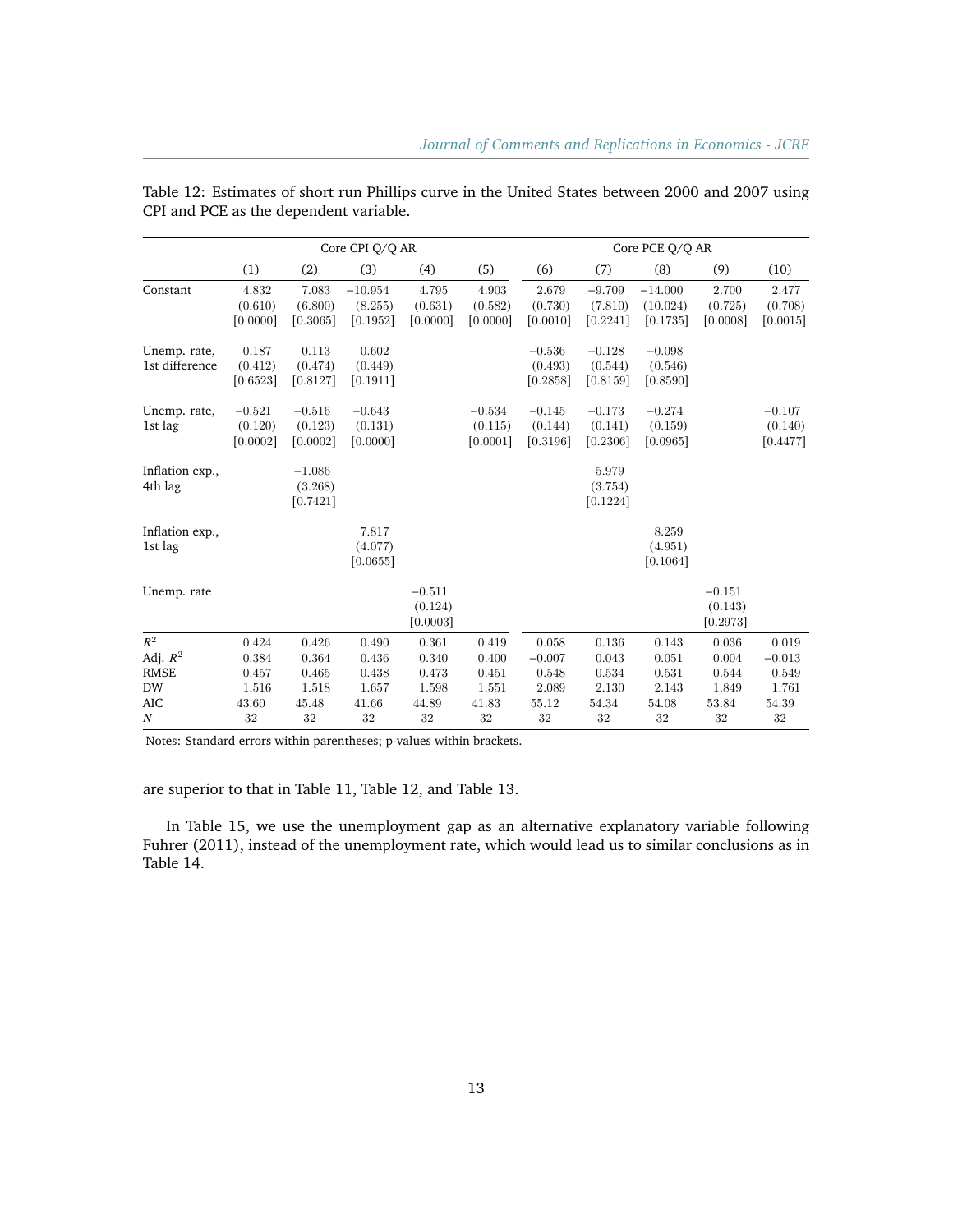|                                | Core CPI Q/Q AR                 |                                 |                                 |                                 | Core PCE O/O AR                 |                                 |                                 |                                 |                                 |                                 |
|--------------------------------|---------------------------------|---------------------------------|---------------------------------|---------------------------------|---------------------------------|---------------------------------|---------------------------------|---------------------------------|---------------------------------|---------------------------------|
|                                | (1)                             | (2)                             | (3)                             | (4)                             | (5)                             | (6)                             | (7)                             | (8)                             | (9)                             | (10)                            |
| Constant                       | 2.984<br>(0.281)<br>[0.0000]    | $-1.258$<br>(2.546)<br>[0.6226] | $-0.350$<br>(2.364)<br>[0.8828] | 2.957<br>(0.271)<br>[0.0000]    | 2.988<br>(0.283)<br>[0.0000]    | 2.167<br>(0.211)<br>[0.0000]    | $-3.066$<br>(2.655)<br>[0.2516] | $-4.181$<br>(2.406)<br>[0.0863] | 2.197<br>(0.211)<br>[0.0000]    | 2.148<br>(0.213)<br>[0.0000]    |
| Unemp. rate,<br>1st difference | 0.071<br>(0.184)<br>[0.7010]    | 0.013<br>(0.191)<br>[0.9450]    | 0.024<br>(0.191)<br>[0.8986]    |                                 |                                 | $-0.336$<br>(0.199)<br>[0.0959] | $-0.407$<br>(0.199)<br>[0.0441] | $-0.425$<br>(0.195)<br>[0.0325] |                                 |                                 |
| Unemp. rate,<br>1st lag        | $-0.166$<br>(0.051)<br>[0.0020] | $-0.198$<br>(0.038)<br>[0.0000] | $-0.192$<br>(0.037)<br>[0.0000] |                                 | $-0.167$<br>(0.051)<br>[0.0020] | $-0.075$<br>(0.034)<br>[0.0326] | $-0.114$<br>(0.039)<br>[0.0046] | $-0.124$<br>(0.038)<br>[0.0016] |                                 | $-0.071$<br>(0.035)<br>[0.0440] |
| Inflation exp.,<br>4th lag     |                                 | 2.140<br>(1.280)<br>[0.0988]    |                                 |                                 |                                 |                                 | 2.640<br>(1.335)<br>[0.0516]    |                                 |                                 |                                 |
| Inflation exp.,<br>1st lag     |                                 |                                 | 1.687<br>(1.192)<br>[0.1611]    |                                 |                                 |                                 |                                 | 3.212<br>(1.213)<br>[0.0098]    |                                 |                                 |
| Unemp. rate                    |                                 |                                 |                                 | $-0.162$<br>(0.048)<br>[0.0010] |                                 |                                 |                                 |                                 | $-0.079$<br>(0.034)<br>[0.0230] |                                 |
| $R^2$                          | 0.255                           | 0.281                           | 0.274                           | 0.240                           | 0.253                           | 0.085                           | 0.130                           | 0.162                           | 0.064                           | 0.051                           |
| Adj. $R^2$                     | 0.235                           | 0.253                           | 0.245                           | 0.230                           | 0.244                           | 0.061                           | 0.095                           | 0.129                           | 0.052                           | 0.039                           |
| <b>RMSE</b>                    | 0.523                           | 0.517                           | 0.520                           | 0.525                           | 0.520                           | 0.549                           | 0.539                           | 0.529                           | 0.552                           | 0.556                           |
| <b>DW</b><br><b>AIC</b>        | 1.426<br>126.28                 | 1.492<br>125.39                 | 1.476<br>126.20                 | 1.446<br>125.87                 | 1.436<br>124.42                 | 1.632<br>134.07                 | 1.747<br>132.05                 | 1.819<br>129.01                 | 1.553<br>133.82                 | 1.523<br>134.97                 |
| $\boldsymbol{N}$               | 80                              | 80                              | 80                              | 80                              | 80                              | 80                              | 80                              | 80                              | 80                              | 80                              |

Table 13: Estimates of short run Phillips curve in the United States between 2000 and 2019 using CPI and PCE as the dependent variable.

Notes: Newey-West standard errors are used in column 1, column 4 and column 5. Standard errors within parentheses; p-values within brackets.

# *3.7 The United States – Estimating the long run Phillips curve*

We estimate the long run Phillips curve by taking the unconditional mean of equation (3).

$$
\pi = \beta_0 + \beta_1 \pi - \beta_2 u \tag{4}
$$

$$
(1 - \beta_1)\pi = \beta_0 - \beta_2 u \tag{5}
$$

$$
\pi = \frac{\beta_0}{(1 - \beta_1)} - \frac{\beta_2}{(1 - \beta_1)} u \tag{6}
$$

Where  $\frac{\beta_2}{(1-\beta_1)}$  represents the slope of the long run Phillips curve.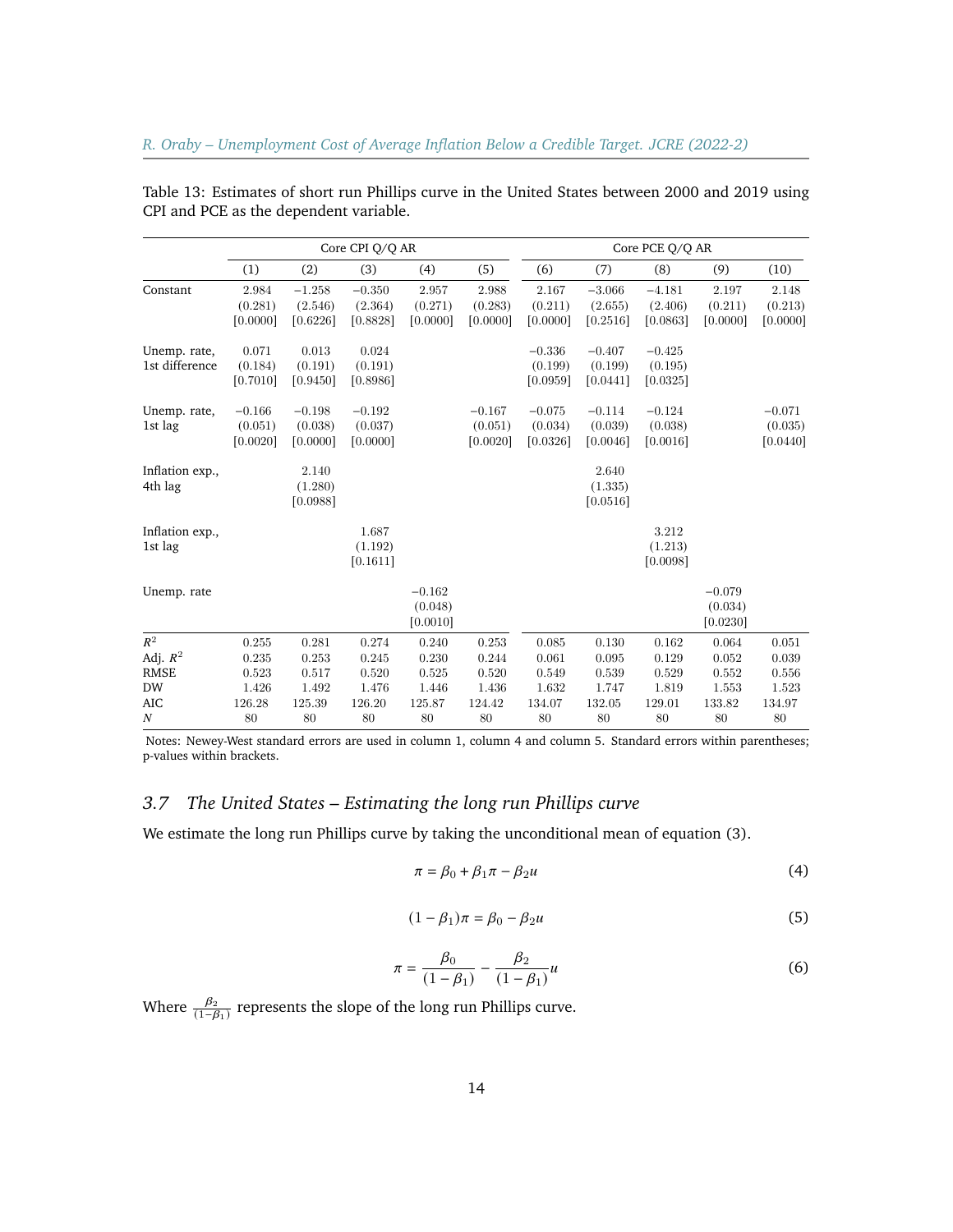| Sample period      |                     | 2000-2011   |           |           | 2000-2007 | 2000-2019 |             |
|--------------------|---------------------|-------------|-----------|-----------|-----------|-----------|-------------|
|                    | Sevensson<br>(2015) | Replication |           |           |           |           |             |
|                    | (1)                 | (1)         | (2)       | (3)       | (4)       | (5)       | (6)         |
|                    | Core CPI            | Core CPI    | Core PCE  | Core CPI  | Core PCE  | Core CPI  | Core PCE    |
|                    | Q/Q AR              | Q/Q AR      | Q/Q AR    | Q/Q AR    | Q/Q AR    | Q/Q AR    | Q/Q AR      |
| Constant           | $4.504\,$           | 4.485       | $3.059\,$ | $5.503\,$ | 2.360     | $3.558\,$ | 2.400       |
|                    | (0.471)             | (0.455)     | (0.491)   | (0.735)   | (0.848)   | (0.366)   | (0.331)     |
|                    | [0.0000]            | [0.0000]    | [0.0000]  | [0.0000]  | [0.0094]  | [0.0000]  | [0.0000]    |
| Core CPI Q/Q AR,   | $-0.332$            | $-0.315$    |           | $-0.188$  |           | $-0.210$  |             |
| 4th lag            | (0.129)             | (0.124)     |           | (0.143)   |           | (0.097)   |             |
|                    | [0.0140]            | [0.0151]    |           | [0.1999]  |           | [0.0340]  |             |
| Unemployment rate, | $-0.304$            | $-0.308$    | $-0.140$  | $-0.572$  | $-0.103$  | $-0.192$  | $-0.080$    |
| 1st lag            | (0.047)             | (0.045)     | (0.053)   | (0.117)   | (0.143)   | (0.049)   | (0.036)     |
|                    | [0.0000]            | [0.0000]    | [0.0110]  | [0.0000]  | [0.4787]  | [0.0000]  | [0.0281]    |
| Core PCE Q/Q AR,   |                     |             | $-0.244$  |           | 0.050     |           | $-0.115$    |
| 4th lag            |                     |             | (0.175)   |           | (0.194)   |           | (0.115)     |
|                    |                     |             | [0.1690]  |           | [0.7978]  |           | [0.3208]    |
| $R^2$              | 0.50                | 0.519       | 0.150     | 0.452     | 0.022     | 0.291     | $\,0.063\,$ |
| Adj. $R^2$         | 0.33                | 0.496       | 0.111     | 0.414     | $-0.046$  | 0.272     | 0.039       |
| <b>RMSE</b>        | 0.52                | 0.504       | 0.613     | 0.446     | 0.558     | 0.510     | 0.556       |
| <b>DW</b>          | 1.56                | 1.573       | 1.482     | 1.571     | 1.796     | 1.383     | 1.507       |
| <b>AIC</b>         |                     | 70.47       | 88.36     | 41.99     | 56.32     | 122.32    | 135.94      |
| $\boldsymbol{N}$   |                     | 46          | 46        | 32        | 32        | 80        | $80\,$      |

Table 14: Replication of Table 4 from Svensson (2015) - Estimates of the short run Phillips curve in the US using equation (3).

Notes: Newey-West standard errors are used in column 2 and column 5. Standard errors within parentheses; p-values within brackets.

Using the replicated baseline model in Sevensson (2015), which can be found in Table 14, column (1), the slope of the long run Phillips curve is estimated at around -0.234. This is very close to the estimated slope in Svensson (2015) (-0.228). Additionally, in Table 16, we present different slopes of the long run Phillips curve that are associated with different sample end points: (2000- 2007) and (2000-2019). The flattening the curve, the higher the associated unemployment cost.

Nevertheless, the associated unemployment cost is negligible since the average inflation rate measured by both the core CPI and the core PCE was very close to the 2.0 percent level across the different sample periods as shown in Table 17.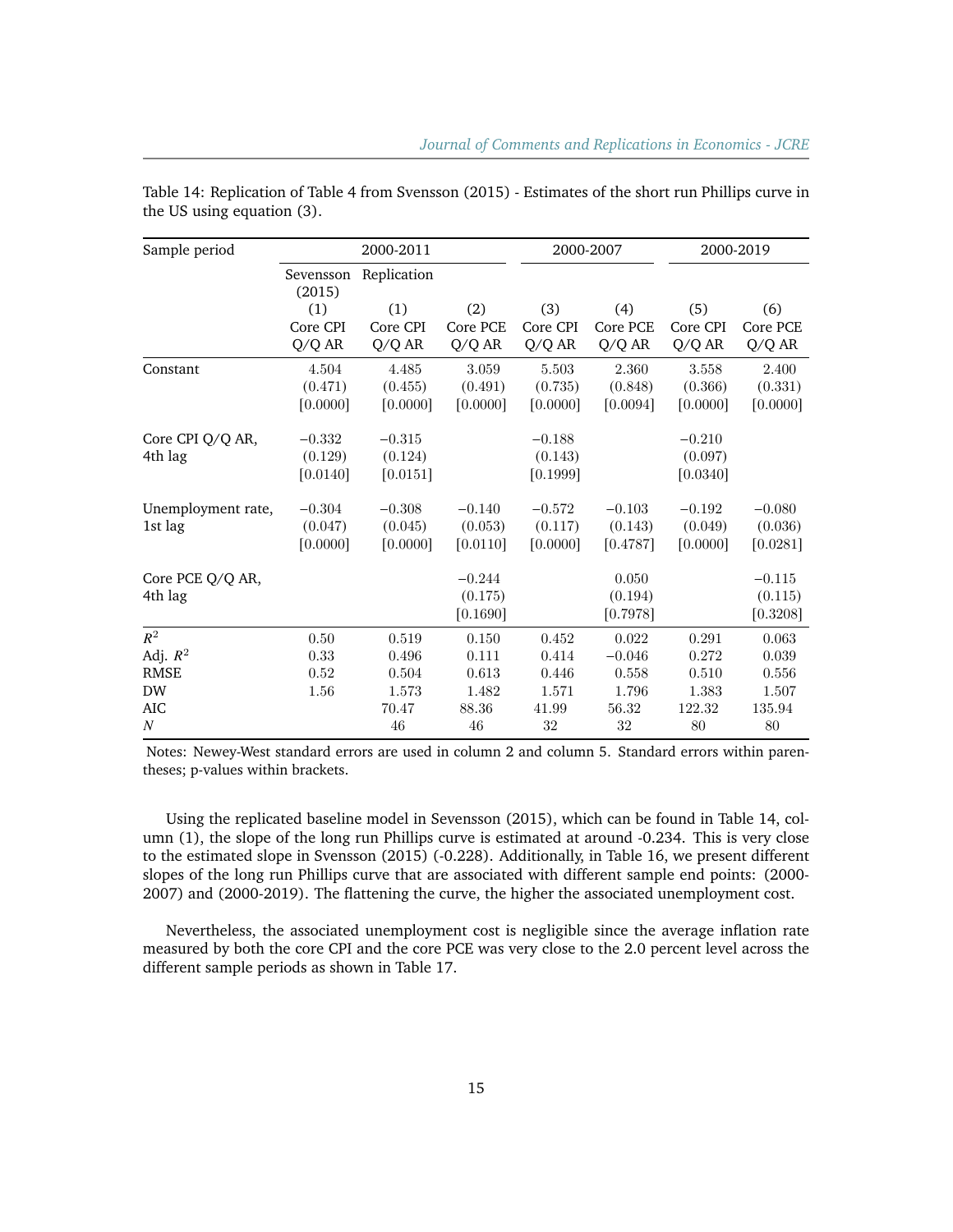| Sample period                |                                 | 2000-2011                       |                                 | 2000-2007                       |                                 | 2000-2019                       |  |
|------------------------------|---------------------------------|---------------------------------|---------------------------------|---------------------------------|---------------------------------|---------------------------------|--|
|                              | (1)                             | (2)                             | (3)                             | (4)                             | (5)                             | (6)                             |  |
|                              | Core CPI                        | Core PCE                        | Core CPI                        | Core PCE                        | Core CPI                        | Core PCE                        |  |
|                              | Q/Q AR                          | Q/Q AR                          | Q/Q AR                          | Q/Q AR                          | Q/Q AR                          | Q/Q AR                          |  |
| Constant                     | 2.918                           | 2.321                           | 2.588                           | 1.819                           | 2.662                           | 2.021                           |  |
|                              | (0.288)                         | (0.321)                         | (0.326)                         | (0.370)                         | (0.204)                         | (0.218)                         |  |
|                              | [0.0000]                        | [0.0000]                        | [0.0000]                        | [0.0000]                        | [0.0000]                        | [0.0000]                        |  |
| Core CPI Q/Q AR,<br>4th lag  | $-0.310$<br>(0.125)<br>[0.0171] |                                 | $-0.183$<br>(0.145)<br>[0.2185] |                                 | $-0.228$<br>(0.094)<br>[0.017]  |                                 |  |
| Unemployment gap,<br>1st lag | $-0.291$<br>(0.044)<br>[0.0000] | $-0.129$<br>(0.051)<br>[0.0150] | $-0.544$<br>(0.115)<br>[0.0001] | $-0.061$<br>(0.139)<br>[0.6606] | $-0.197$<br>(0.048)<br>[0.0000] | $-0.083$<br>(0.035)<br>[0.0206] |  |
| Core PCE Q/Q AR,<br>4th lag  |                                 | $-0.230$<br>(0.175)<br>[0.1940] |                                 | 0.062<br>(0.194)<br>[0.7510]    |                                 | $-0.119$<br>(0.114)<br>[0.2999] |  |
| $R^2$                        | 0.512                           | 0.141                           | 0.436                           | 0.011                           | 0.308                           | 0.070                           |  |
| Adj. $R^2$                   | 0.489                           | 0.101                           | 0.397                           | $-0.057$                        | 0.290                           | 0.046                           |  |
| <b>RMSE</b>                  | 0.508                           | 0.616                           | 0.452                           | 0.561                           | 0.504                           | 0.554                           |  |
| DW                           | 1.554                           | 1.468                           | 1.528                           | 1.790                           | 1.412                           | 1.517                           |  |
| AIC                          | 71.12                           | 88.86                           | 42.89                           | 56.67                           | 120.36                          | 135.37                          |  |
| $\cal N$                     | $46\,$                          | $46\,$                          | 32                              | 32                              | 80                              | $80\,$                          |  |

Table 15: Estimates of the short run Phillips curve in the US using the unemployment gap.

Notes: Newey-West standard errors are used in column 2 and column 5. Standard errors within parentheses; p-values within brackets.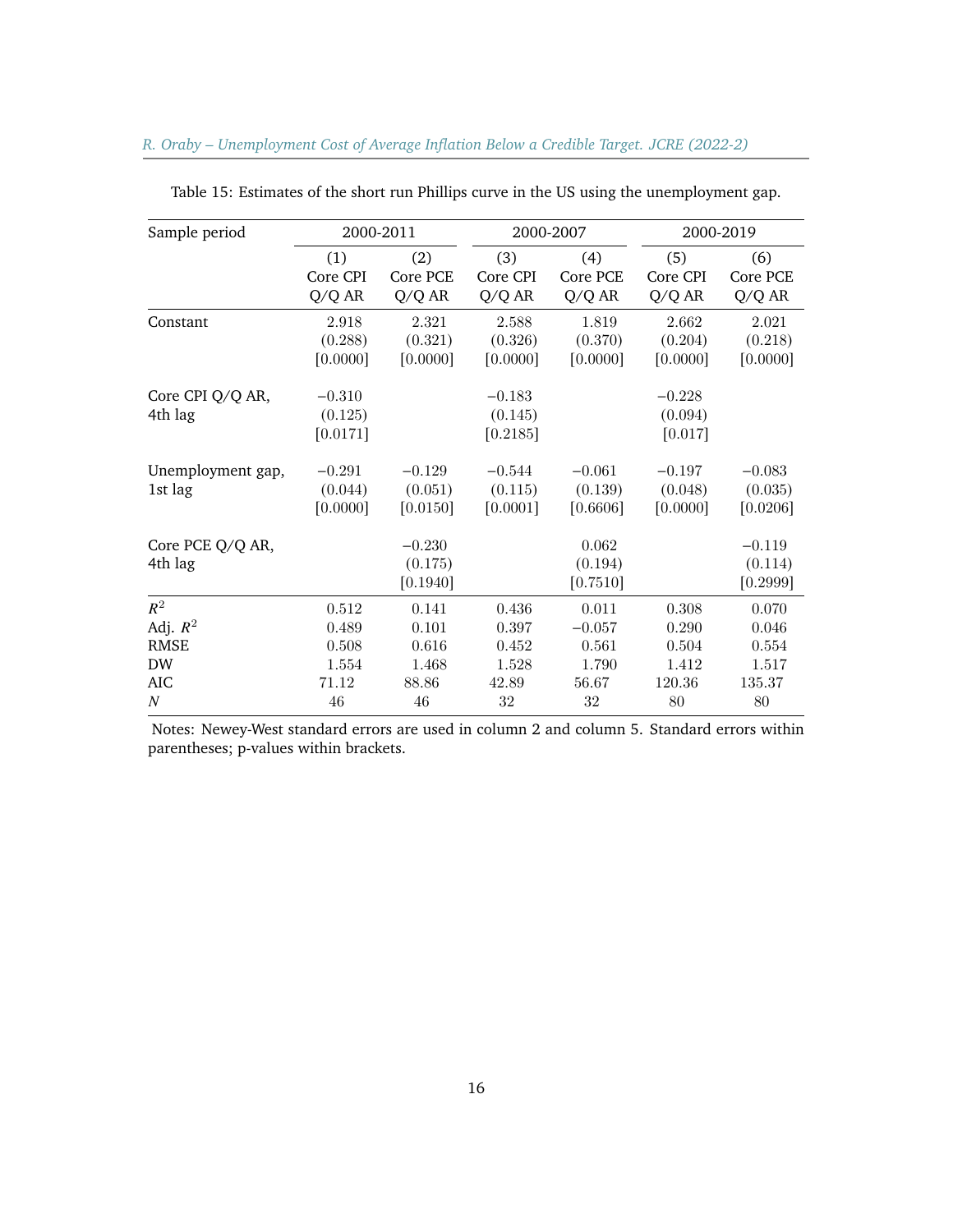| Sample period             | Slope<br>$\beta_2$<br>$\overline{(1-\beta_1)}$ | Standard<br>Error |      | 95% Confidence Interval<br>Lower bound Upper bound |  |
|---------------------------|------------------------------------------------|-------------------|------|----------------------------------------------------|--|
| 2000-2007                 | 0.48                                           | 0.12              | 0.25 | 0.72                                               |  |
| 2000-2011 (Svensson 2015) | 0.23                                           | 0.05              | 0.14 | 0.32                                               |  |
| 2000-2019                 | 0.16                                           | 0.03              | 0.09 | 0.23                                               |  |

Table 16: Long run Phillips curve slope in the US

| Table 17: Average inflation and inflation expectations in the US over different sample periods |  |  |  |  |
|------------------------------------------------------------------------------------------------|--|--|--|--|
|                                                                                                |  |  |  |  |

|                                       | 2000-2007 | 2000-2011 2000-2019 |      |
|---------------------------------------|-----------|---------------------|------|
| Core PCE inflation Y/Y                | 1.91      | 1.77                | 1.73 |
| Core PCE inflation Q/Q AR             | 1.94      | 1.79                | 1.73 |
| Core CPI inflation Y/Y                | 2.21      | 2.02                | 2.00 |
| Core CPI inflation Q/Q AR             | 2.22      | 2.01                | 2.01 |
| Index of Common Inflation Expectation | 2.09      | 2.10                | 2.06 |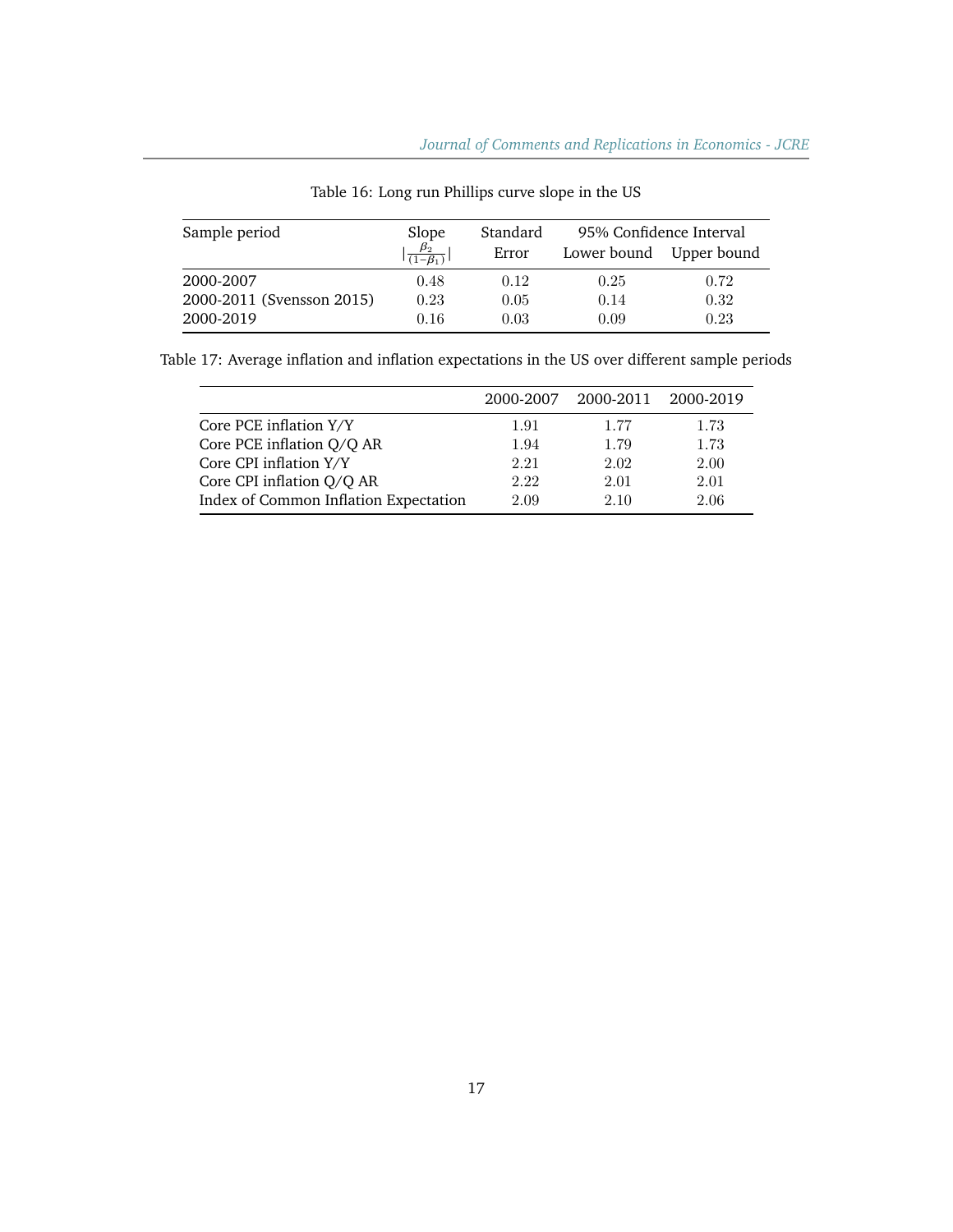#### *4 Concluding remarks*

This paper successfully replicates the findings presented in Svensson (2015). The deviation of the average inflation rate from its targeted level, when the inflation expectations are well anchored around the targeted level, leads the long run Phillips curve to be non-vertical. The non-vertical long run Phillips curve implies that the lower the average inflation rate relative to its targeted level, the higher the average unemployment rate.

In Sweden, the slope of the long run Phillips curve is estimated at around -0.75 over the sample period, which implies an estimated average unemployment cost of 1.3 percentage points that is associated with a one percentage point decrease in the average inflation. Such associated unemployment cost led to an average unemployment rate of 7.4 percent, compared to an estimated 6.6 percent in the case of no inflation deviation from its targeted level over the sample period. Lower average inflation rate over the sample period in Sweden, relative to its targeted level, partly reflected aggressive monetary policy tightening that followed the introduction of the inflation targeting framework as noted by Batini and Ishi (2012).

In the United States, the slope of the long run Phillips curve is estimated at around -0.23 over the sample period 2000-2011. However, using an extended sample period 2000-2019, the long run Phillips curve flattens at an estimated slope of -0.16, compared with -0.48 for the pre-Great Recession sample period 2000-2007. Nevertheless, unlike Sweden, the associated unemployment cost in the United States is neglectable since the average inflation rate only deviated marginally from the 2.0 percent level over the sample periods.

Further research could help explain how the deviation of inflation rate from its target feeds into inflation expectations and vice-versa. In Sweden, inflation expectations remained anchored around the targeted level even though the actual inflation rate over the sample period undershoots its targeted level. Finally, a valid question remains whether implementing a different monetary policy framework could help reduce the unemployment cost of having the average inflation rate below a credible target.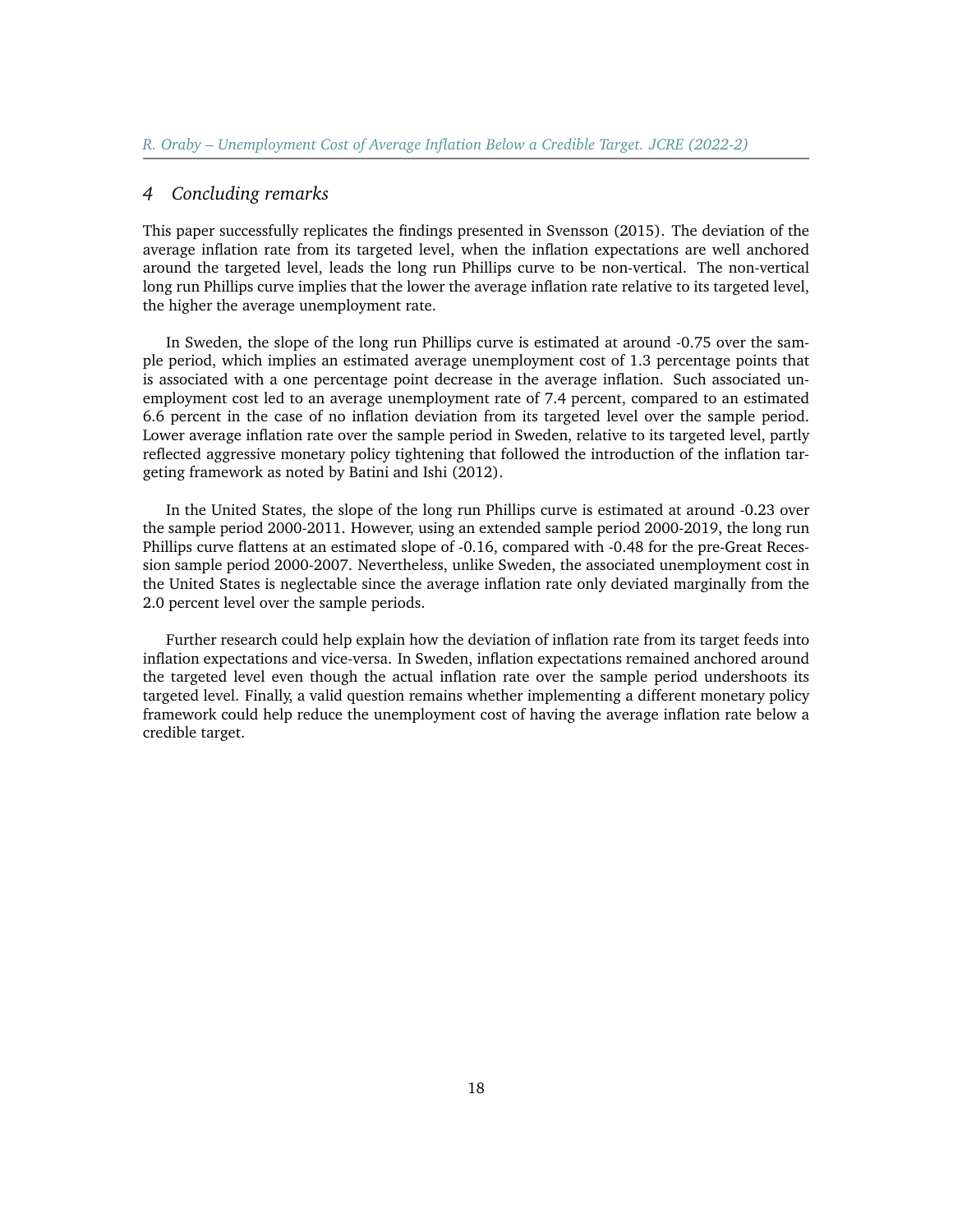## *References*

**Andersson, Fredrik, and Lars Jonung (2014).** "The Return of the Original Phillips curve? An Assessment of Lars E. O. Svensson's Critique of the Riksbank's Inflation Targeting, 1997-2012." *Working Papers from Lund University*, Department of Economics, 2014:28, revised 10 Dec 2015. url: EconPapers.repec.org/RePEc:hhs: lunewp: 2014 028

**Ball, Laurence, and Sandeep Mazumder (2019).** "A Phillips Curve with anchored expectations and short-term unemployment." *Journal of Money, Credit and Banking*, 51(1), 111–137. DOI: [10.1111/jmcb.12502](https://doi.org/10.1111/jmcb.12502)

**Batini, Nicoletta, and Kotaro Ishi (2012).** "Sweden: Selected Issues." *International Monetary (IMF) Country Report*, No. 12/155. Pdf: [www.imf.org/external/pubs/ft/scr/2012/cr12](https://www.imf.org/external/pubs/ft/scr/2012/cr12155.pdf) [155.pdf](https://www.imf.org/external/pubs/ft/scr/2012/cr12155.pdf)

**Fuhrer, Jeffrey C. (2011).** "Inflation Expectations and the Evolution of U.S. Inflation." *Research Department Public Policy Briefs*, Federal Reserve Bank of Boston, No. 11-4. Pdf: [www.bostonfed.](https://www.bostonfed.org/-/media/Documents/Workingpapers/PDF/economic/ppb/2011/ppb114.pdf) [org/-/media/Documents/Workingpapers/PDF/economic/ppb/2011/ppb114.pdf](https://www.bostonfed.org/-/media/Documents/Workingpapers/PDF/economic/ppb/2011/ppb114.pdf)

**Harri, Ardian, and B. Wade Brorsen (1998).** "The Overlapping Data Problem." DOI: [10.213](https://dx.doi.org/10.2139/ssrn.76460) [9/ssrn.76460](https://dx.doi.org/10.2139/ssrn.76460)

**Svensson, Lars E O. (2015).** "The Possible Unemployment Cost of Average Inflation below a Credible Target." *American Economic Journal: Macroeconomics*, 7 (1): 258-96. DOI: [10.1257/ma](http://dx.doi.org/10.1257/mac.20130176) [c.20130176](http://dx.doi.org/10.1257/mac.20130176)

**Taylor, John B. (1993).** "Discretion versus Policy Rules in Practice." *Carnegie-Rochester Conference Series on Public Policy*, Vol. 39, 195–214. DOI: [10.1016/0167-2231\(93\)90009-L](https://doi.org/10.1016/0167-2231(93)90009-L)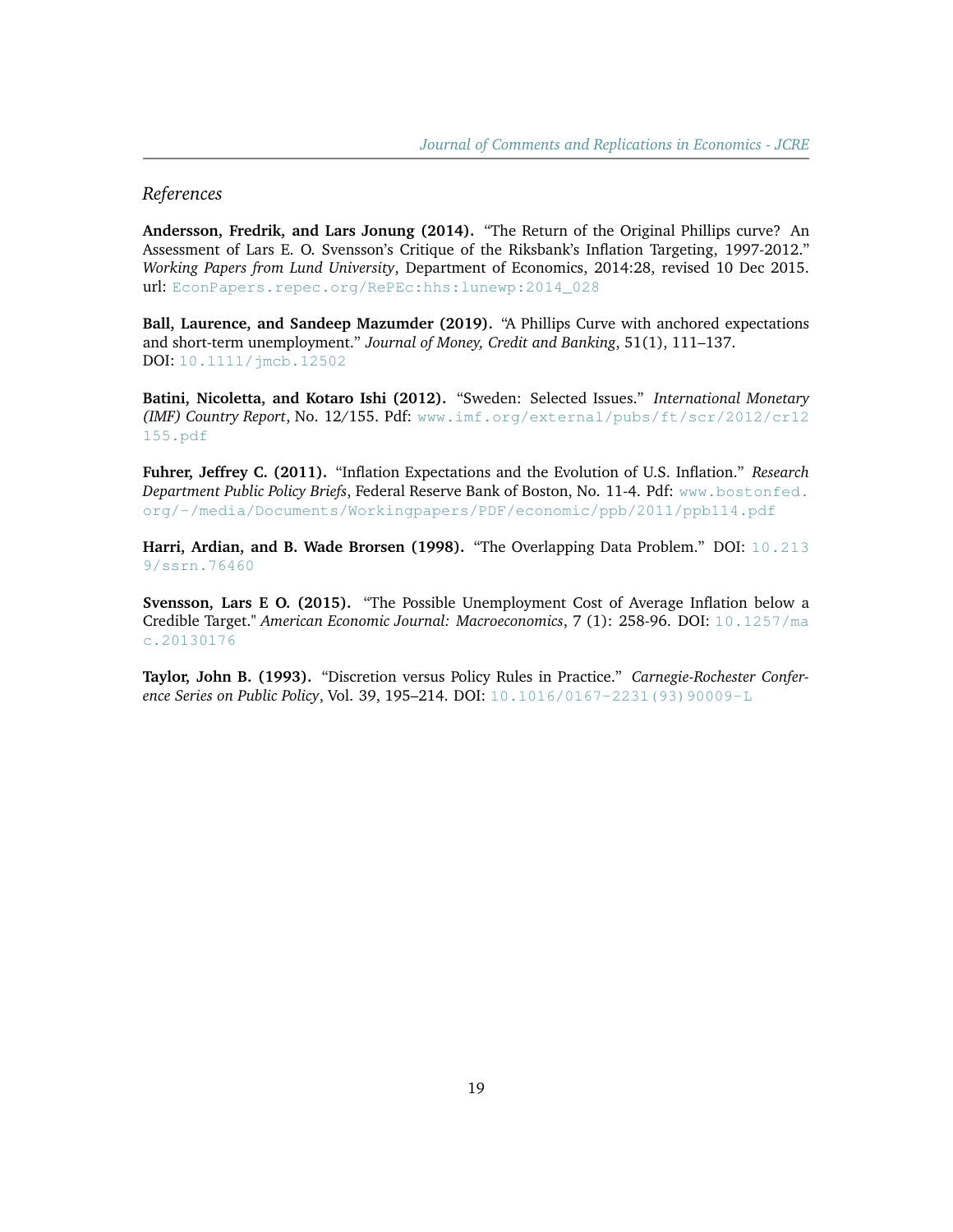## *Data Appendix*

Most of the original data and all the codes provided by the author were stored in EViews workfiles. Accordingly, we extracted the needed data from EViews and added them the excel sheets that were originally provided by the author.

#### *A1. Sweden Data*

No changes to the dataset from our side. Excel sheet name: SW.xlsx

Variables:

- Date: 1981 Q1 2012Q4
- Unemployment indicators:
	- Unemployment rate
	- Riksbank long-term unemployment
- Inflation indicators:
	- CPI inflation Y/Y
	- CPI Q/Q, annualized
	- CPIF Q/Q, annualized
	- GDP-deflator inflation Q/Q, annualized
- Inflation expectations indicators:
	- 1-year inflation expectation
	- 2-year inflation expectation
	- 5-year inflation expectation

Main data operations:

- Defining time series.
- Adding labels.
- Generating inflation target variable.
- Generating lag variables.
- Generating gap variables:
	- Unemployment gap.
	- Inflation gap.